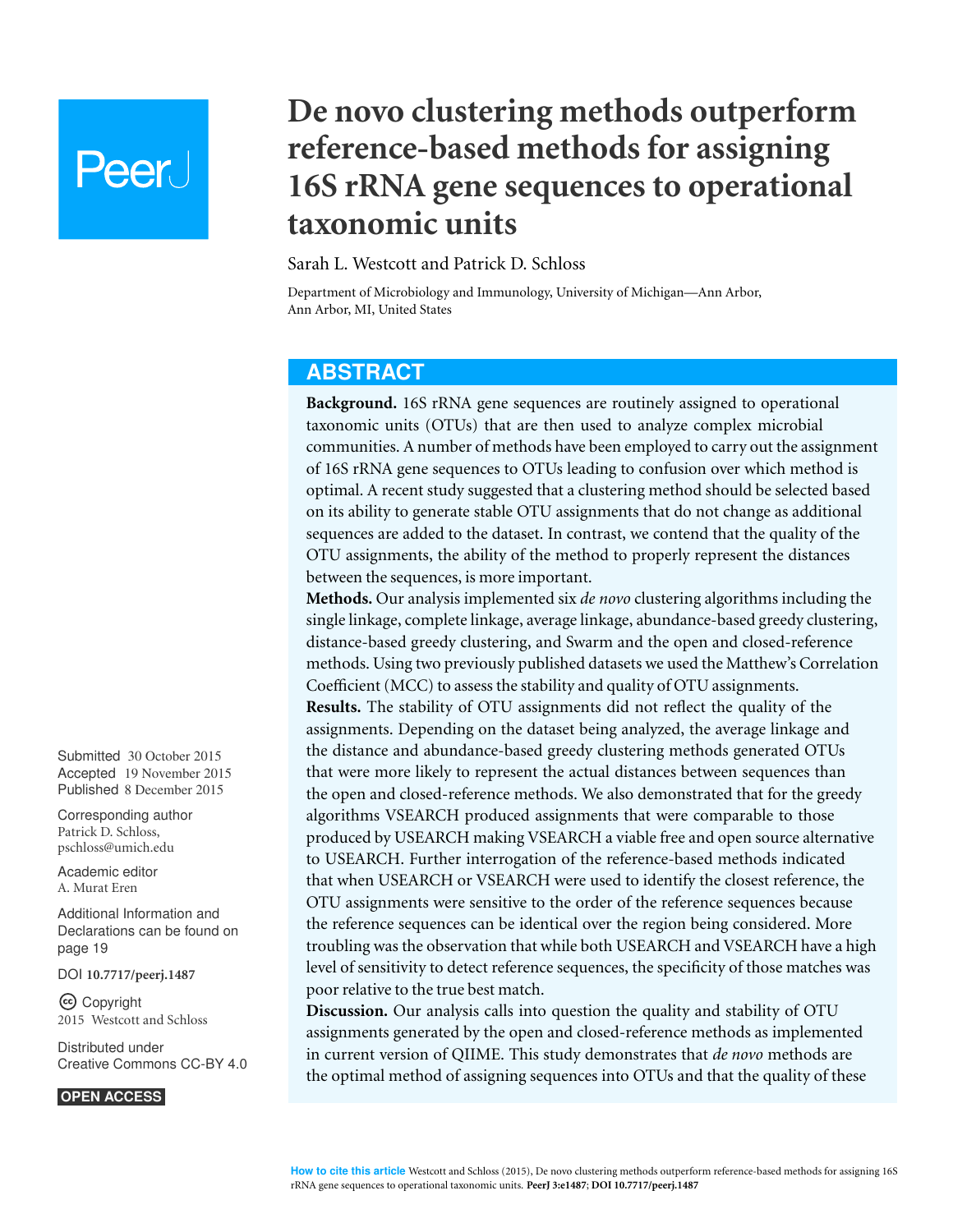assignments needs to be assessed for multiple methods to identify the optimal clustering method for a particular dataset.

**Subjects** Computational Biology, Ecology, Microbiology **Keywords** 16S rRNA gene sequences, OTU, Next generation sequencing, Bioinformatics, Microbial ecology, Microbiome, Culture-independent, mothur, QIIME

#### **INTRODUCTION**

The ability to affordably generate millions of 16S rRNA gene sequences has allowed microbial ecologists to thoroughly characterize the microbial community composition of hundreds of samples. To simplify the complexity of these large datasets, it is helpful to cluster sequences into meaningful bins. These bins, commonly known as operational taxonomic units (OTUs), are used to compare the biodiversity contained within and between different samples (*[Schloss](#page-21-0) [&](#page-21-0) [Westcott,](#page-21-0) [2011](#page-21-0)*). Such comparisons have enabled researchers to characterize the microbiota associated with the human body (e.g., *[Huttenhower](#page-19-0) [et](#page-19-0) [al.,](#page-19-0) [2012](#page-19-0)*), soil (e.g., *[Shade](#page-21-1) [et](#page-21-1) [al.,](#page-21-1) [2013](#page-21-1)*), aquatic ecosystems (e.g., *[Gilbert](#page-19-1) [et](#page-19-1) [al.,](#page-19-1) [2011](#page-19-1)*), and numerous other environments. Within the field of microbial ecology, a convention has emerged where sequences are clustered into OTUs using a threshold of 97% similarity or a distance of 3%. One advantage of the OTU-based approach is that the definition of the bins is operational and can be changed to suit the needs of the particular project. However, with the dissemination of clustering methods within software such as mothur (*[Schlosset](#page-21-2) [al.,](#page-21-2) [2009](#page-21-2)*), QIIME (*[Caporaso](#page-19-2) [et](#page-19-2) [al.,](#page-19-2) [2010](#page-19-2)*), and other tools (*[Sun](#page-21-3) [et](#page-21-3) [al.,](#page-21-3) [2009](#page-21-3)*; *[Edgar,](#page-19-3) [2010](#page-19-3)*; *[Edgar,](#page-19-4) [2013](#page-19-4)*; *[Cai](#page-19-5) [&](#page-19-5) [Sun,](#page-19-5) [2011](#page-19-5)*; *[Mah´e](#page-20-0) [et](#page-20-0) [al.,](#page-20-0) [2014](#page-20-0)*), it is important to understand how different clustering methods implement this conventional OTU threshold. Furthermore, it is necessary to understand how the selected method affects the precision and accuracy of assigning sequences to OTUs. Broadly speaking, three approaches have been developed to assign sequences to OTUs.

The first approach has been referred to as phylotyping (*[Schloss](#page-21-0) [&](#page-21-0) [Westcott,](#page-21-0) [2011](#page-21-0)*) or closed-reference clustering (*[Navas-Molina](#page-20-1) [et](#page-20-1) [al.,](#page-20-1) [2013](#page-20-1)*). This approach involves comparing sequences to a curated database and then clustering sequences into the same OTU that are similar to the same reference sequence. Reference-based clustering methods suffer when the reference does not adequately reflect the biodiversity of the community. If a large fraction of sequences are novel, then they cannot be assigned to an OTU. In addition, the reference sequences are selected because they are less than 97% similar to each other over the full length of the gene; however, it is known that the commonly used variable regions within the 16S rRNA gene do not evolve at the same rate as the full-length gene (*[Schloss,](#page-21-4) [2010](#page-21-4)*; *[Kim,](#page-20-2) [Morrison](#page-20-2) [&](#page-20-2) [Yu,](#page-20-2) [2011](#page-20-2)*). Thus, a sequence representing a fragment of the gene may be more than 97% similar to multiple reference sequences. Defining OTUs in the closed-reference approach is problematic because two sequences might be 97% similar to the same reference sequence, but they may only be 94% similar to each other. Alternatively, a sequence may be equally similar to two or more reference sequences. An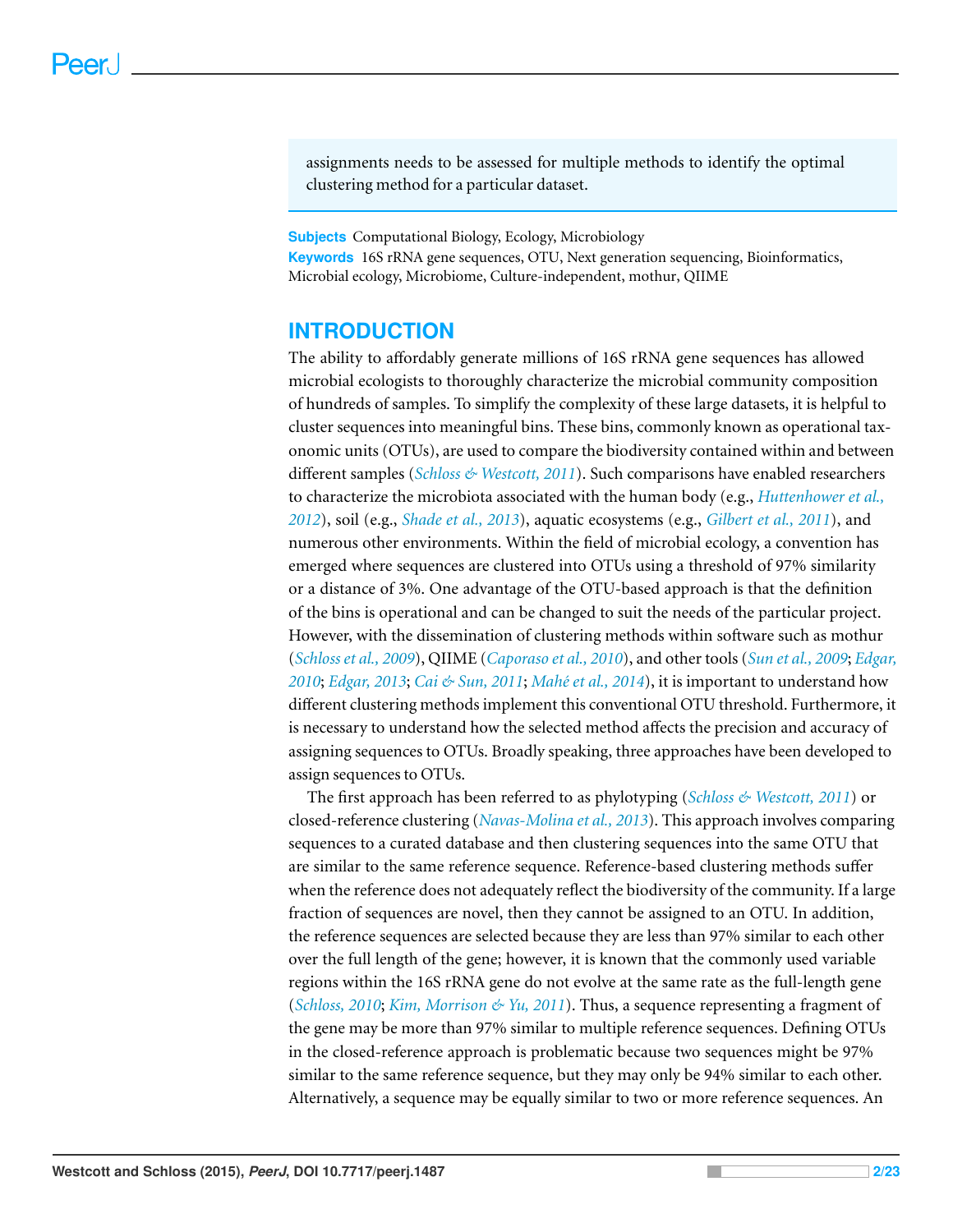alternative to this approach is to use a classifier to assign a taxonomy to each sequence so that sequences can be clustered at a desired level within the Linnean taxonomic hierarchy (*[Schloss](#page-21-0) [&](#page-21-0) [Westcott,](#page-21-0) [2011](#page-21-0)*). The strengths of the reference-based methods include their speed, potential for trivial parallelization, ability to compare OTU assignments across studies, and the hope that as databases improve, the OTU assignments will also improve.

The second approach has been referred to as distance-based (*[Schloss](#page-21-0) [&](#page-21-0) [Westcott,](#page-21-0) [2011](#page-21-0)*) or *de novo* clustering (*[Navas-Molina](#page-20-1) [et](#page-20-1) [al.,](#page-20-1) [2013](#page-20-1)*). In this approach, the distance between sequences is used to cluster sequences into OTUs rather than the distance to a reference database. In contrast to the efficiency of closed-reference clustering, the computational cost of hierarchical *de novo* clustering methods scales quadratically with the number of unique sequences. The expansion in sequencing throughput combined with sequencing errors inflates the number of unique sequences resulting in the need for large amounts of memory and time to cluster the sequences. If error rates can be reduced through stringent quality control measures, then these problems can be overcome (*[Kozich](#page-20-3) [et](#page-20-3) [al.,](#page-20-3) [2013](#page-20-3)*). As an alternative, heuristics have been developed to approximate the clustering of hierarchical methods (*[Sun](#page-21-3) [et](#page-21-3) [al.,](#page-21-3) [2009](#page-21-3)*; *[Edgar,](#page-19-3) [2010](#page-19-3)*; *[Mah´e](#page-20-0) [et](#page-20-0) [al.,](#page-20-0) [2014](#page-20-0)*). Two related heuristics implemented in USEARCH were recently described: distance-based greedy clustering (DGC) and abundance-based greedy clustering (AGC) (*[Edgar,](#page-19-3) [2010](#page-19-3)*; *[He](#page-19-6) [et](#page-19-6) [al.,](#page-19-6) [2015](#page-19-6)*). These greedy methods cluster sequences within a defined similarity threshold of an index sequence or create a new index sequence. If a sequence is more similar than the defined threshold, it is assigned to the closest centroid based (i.e., DGC) or the most abundant centroid (i.e., AGC). One critique of *de novo* approaches is that OTU assignments are sensitive to the input order of the sequences (*Mahé [et](#page-20-0) [al.,](#page-20-0) [2014](#page-20-0)*; *[He](#page-19-6) [et](#page-19-6) [al.,](#page-19-6) [2015](#page-19-6)*). Whether the differences in assignments is meaningful is unclear and the variation in results could represent equally valid clustering of the data. The strength of *de novo* clustering is its independence of references for carrying out the clustering step. For this reason, *de novo* clustering has been preferred across the field. After clustering, the classification of each sequence can be used to obtain a consensus classification for the OTU (*[Schloss](#page-21-0) [&](#page-21-0) [Westcott,](#page-21-0) [2011](#page-21-0)*).

The third approach, open-reference clustering, is a hybrid of the closed-reference and *de novo* approaches (*[Navas-Molina](#page-20-1) [et](#page-20-1) [al.,](#page-20-1) [2013](#page-20-1)*; *[Rideout](#page-21-5) [et](#page-21-5) [al.,](#page-21-5) [2014](#page-21-5)*). Open-reference clustering involves performing closed-reference clustering followed by *de novo* clustering on those sequences that are not sufficiently similar to the reference. In theory, this method should exploit the strengths of both closed-reference and *de novo* clustering; however, the different OTU definitions employed by commonly used closed-reference and *de novo* clustering implementations pose a possible problem when the methods are combined. An alternative to this approach has been to classify sequences to a bacterial family or genus and then assign those sequences to OTUs within those taxonomic groups using the average linkage method (*[Schloss](#page-21-0) [&](#page-21-0) [Westcott,](#page-21-0) [2011](#page-21-0)*). For example, all sequences classified as belonging to the *Porphyromonadaceae* would then be assigned to OTUs using the average linkage method using a 3% distance threshold. Those sequences that did not classify to a known family would also be clustered using the average linkage method. An advantage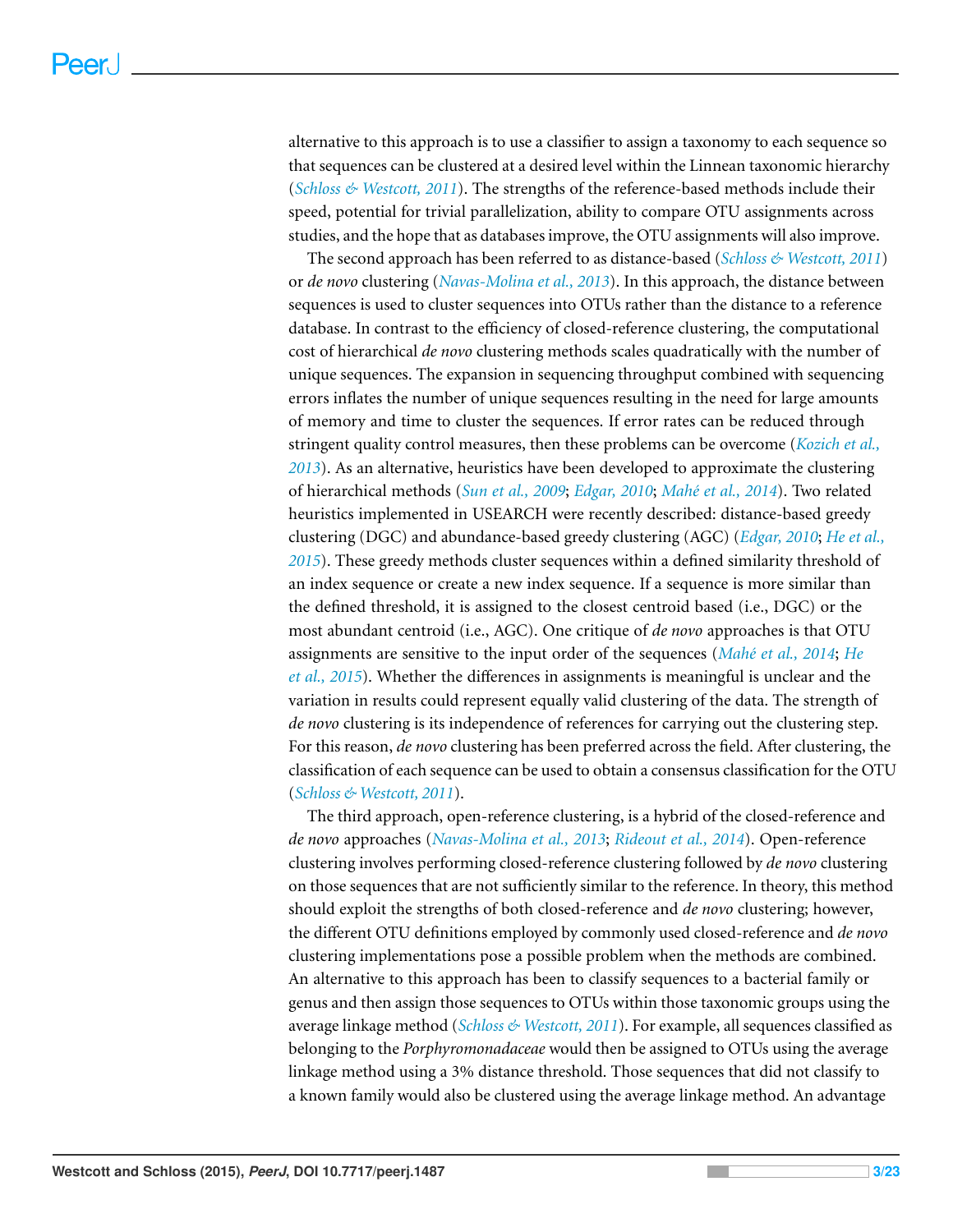of this approach is that it lends itself nicely to parallelization since each taxonomic group is seen as being independent and can be processed separately. Such an approach would overcome the difficulty of mixing OTU definitions between the closed-reference and *de novo* approaches; however, it would still suffer from the problems associated with database quality and classification error.

The growth in options for assigning sequences using each of these three broad approaches has been considerable. It has been difficult to objectively assess the quality of OTU assignments. Some have focused on the time and memory required to process a dataset (*[Sun](#page-21-3) [et](#page-21-3) [al.,](#page-21-3) [2009](#page-21-3)*; *[Cai](#page-19-5) [&](#page-19-5) [Sun,](#page-19-5) [2011](#page-19-5)*; *[Mah´e](#page-20-0) [et](#page-20-0) [al.,](#page-20-0) [2014](#page-20-0)*; *[Rideout](#page-21-5) [et](#page-21-5) [al.,](#page-21-5) [2014](#page-21-5)*). These are valid parameters to assess when judging a clustering method, but have little to say about the quality of the OTU assignments. Others have attempted to judge the quality of a method by its ability to generate data that parallels classification data (*[White](#page-22-0) [et](#page-22-0) [al.,](#page-22-0) [2010](#page-22-0)*; *[Sun](#page-22-1) [et](#page-22-1) [al.,](#page-22-1) [2011](#page-22-1)*; *[Cai](#page-19-5) [&](#page-19-5) [Sun,](#page-19-5) [2011](#page-19-5)*). This approach is problematic because bacterial taxonomy often reflects historical biases amongst bacterial systematicists. Furthermore, it is well known that the rates of evolution across lineages are not the same (*[Wang](#page-22-2) [et](#page-22-2) [al.,](#page-22-2) [2007](#page-22-2)*; *[Schloss,](#page-21-4) [2010](#page-21-4)*). A related approach has used clustering of mock community data to evaluate methods (*[Huse](#page-19-7) [et](#page-19-7) [al.,](#page-19-7) [2010](#page-19-7)*; *[Barriuso,](#page-18-1) [Valverde](#page-18-1) [&](#page-18-1) [Mellado,](#page-18-1) [2011](#page-18-1)*; *[Bonder](#page-18-2) [et](#page-18-2) [al.,](#page-18-2) [2012](#page-18-2)*; *[Chen](#page-19-8) [et](#page-19-8) [al.,](#page-19-8) [2013](#page-19-8)*; *[Edgar,](#page-19-4) [2013](#page-19-4)*; *[Mah´e](#page-20-0) [et](#page-20-0) [al.,](#page-20-0) [2014](#page-20-0)*; *[May](#page-20-4) [et](#page-20-4) [al.,](#page-20-4) [2014](#page-20-4)*). Yet these approaches ignore the effects of sequencing errors that tend to accumulate with sequencing depth and represent highly idealized communities that lack the phylogenetic diversity of real microbial communities (*[Schloss,](#page-21-6) [Gevers](#page-21-6) [&](#page-21-6) [Westcott,](#page-21-6) [2011](#page-21-6)*; *[Kozich](#page-20-3) [et](#page-20-3) [al.,](#page-20-3) [2013](#page-20-3)*). Others have assessed the quality of clustering based on their ability to generate the same OTUs generated by other methods (*[Rideout](#page-21-5) [et](#page-21-5) [al.,](#page-21-5) [2014](#page-21-5)*; *[Schmidt,](#page-21-7) [Rodrigues](#page-21-7) [&](#page-21-7) [Mering,](#page-21-7) [2014b](#page-21-7)*). This is problematic because it does not solve the fundamental question of which method is optimal. The concept of ecological consistency as a metric of quality asserts that sequences that cluster into the same OTU should share similar ecological affiliations (*[Koeppel](#page-20-5) [&](#page-20-5) [Wu,](#page-20-5) [2013](#page-20-5)*; *[Preheim](#page-20-6) [et](#page-20-6) [al.,](#page-20-6) [2013](#page-20-6)*; *[Schmidt,](#page-21-8) [Rodrigues](#page-21-8) [&](#page-21-8) [Mering,](#page-21-8) [2014a](#page-21-8)*). Although this is an intriguing approach and is a quantitative metric, it is unclear how the metric would be objectively validated. We recently proposed an approach for evaluating OTU assignments using the distances between pairs of sequences (*[Schloss](#page-21-0) [&](#page-21-0) [Westcott,](#page-21-0) [2011](#page-21-0)*). We were able to synthesize the relationship between OTU assignments and the distances between sequences using the Matthew's correlation coefficient (MCC; *[Matthews,](#page-20-7) [1975](#page-20-7)*). MCC can be interpreted as representing the correlation between the observed and expected classifications and can vary between −1.0 and 1.0. The strength of the MCC, as implemented by *[Schloss](#page-21-0) [&](#page-21-0) [Westcott](#page-21-0) [\(2011\)](#page-21-0)*, is that it is an objective approach to assessing the quality of the OTU assignments that can be calculated for any set of OTU assignments where there is a distance matrix and a specific threshold without relying on an external reference.

A recent analysis by He and colleagues (*[2015](#page-19-6)*) characterized the three general clustering approaches by focusing on what they called stability. They defined stability as the ability of a method to provide the same clustering on a subset of the data as was found in the full dataset. Their concept of stability did not account for the quality of the OTU assignments and instead focused on the precision of the assignments. A method may be very stable, but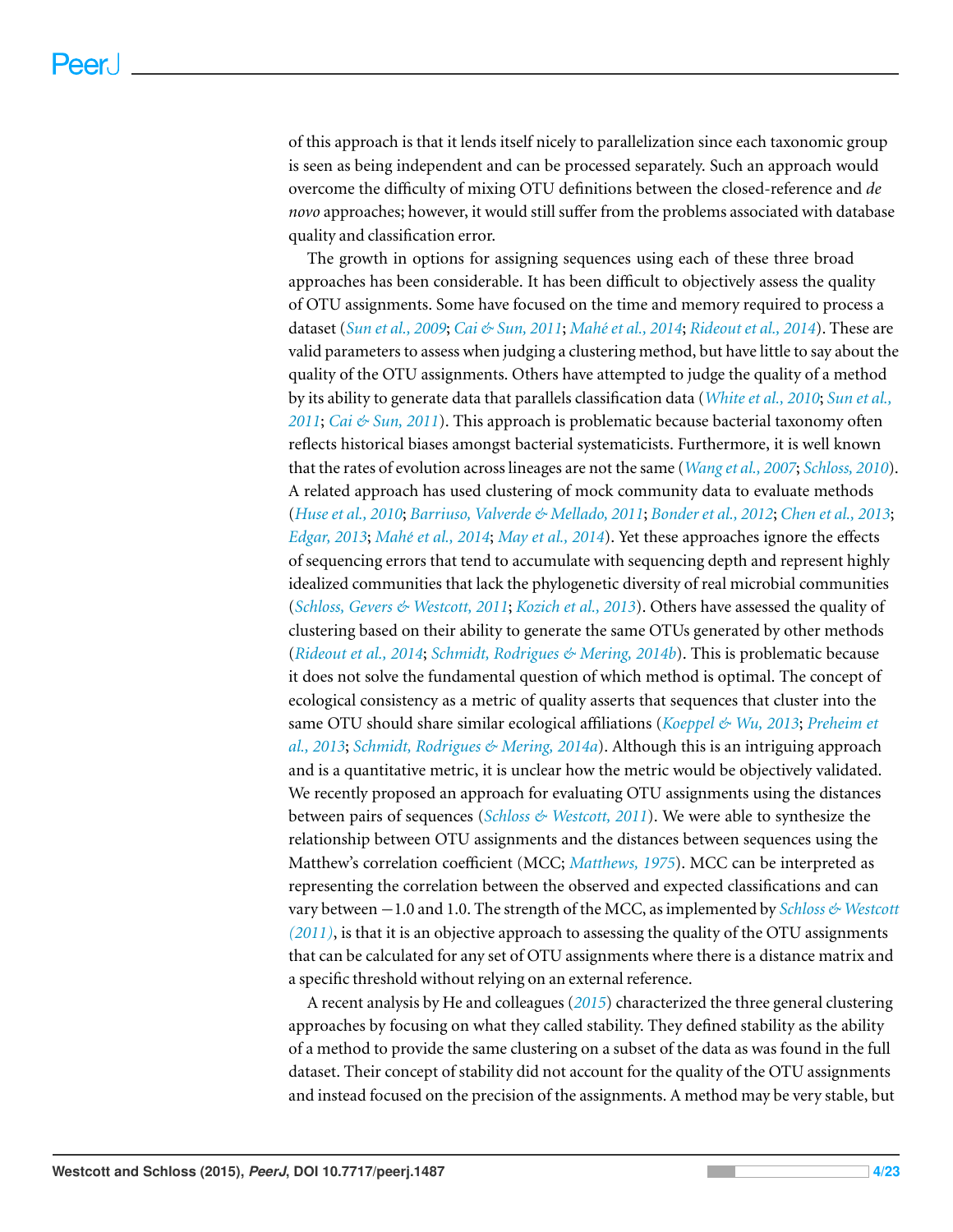of poor quality. In the current analysis, we assessed the quality and stability of the various clustering methods. Building on our previous analysis of clustering methods, our hypothesis was that the methods praised by the He study for their stability actually suffered a lack of quality. In addition, we assess these parameters in light of sequence quality using the original 454 dataset and a larger and more modern dataset generated using the MiSeq platform.

# **METHODS**

#### **454 FLX-generated Roesch Canadian soil dataset**

After obtaining the 16S rRNA gene fragments from GenBank (accessions [EF308591–](https://www.ncbi.nlm.nih.gov/nucleotide?term=EF308591)[EF361836\)](https://www.ncbi.nlm.nih.gov/nucleotide?term=EF361836), we followed the methods outlined by the He study by removing any sequence that contained an ambiguous base, was identified as being a chimera, and fell outside a defined sequence length. Although they reported observing a total of 50,542 sequences that were represented by 13,293 unique sequences, we obtained a total of 50,946 sequences that were represented by 13,393 unique sequences. Similar to the He study, we randomly sampled, without replacement, 20, 40, 60, and 80% of the sequences from the full data set. The random sampling was repeated 30 times. The order of the sequences in the full dataset was randomly permuted without replacement to generate an additional 30 datasets. To perform the hierarchical clustering methods and to generate a distance matrix we followed the approach of the He study by calculating distances based on pairwise global alignments using the pairwise.dist command in mothur using the default Needleman-Wunsch alignment method and parameters. It should be noted that this approach has been strongly discouraged (*[Schloss,](#page-21-9) [2012](#page-21-9)*). Execution of the hierarchical clustering methods was performed as described in the original He study using mothur (v.1.37) and using the QIIME (v.1.9.1) parameter profiles provided in the supplementary material from the He study for the greedy and reference-based clustering methods.

#### **MiSeq-generated Murine gut microbiota dataset**

The murine 16S rRNA gene sequence data generated from the V4 region using an Illumina MiSeq was obtained from [http:/www.mothur.org/MiSeqDevelopmentData/](http://http:/www.mothur.org/MiSeqDevelopmentData/StabilityNoMetaG.tar) [StabilityNoMetaG.tar](http://http:/www.mothur.org/MiSeqDevelopmentData/StabilityNoMetaG.tar) and was processed as outlined in the original study (*[Kozich](#page-20-3) [et](#page-20-3) [al.,](#page-20-3) [2013](#page-20-3)*). Briefly, 250-nt read pairs were assembled into contigs by aligning the reads and correcting discordant base calls by requiring one of the base calls to have a Phred quality score at least 6 points higher than the other. Sequences where it was not possible to resolve the disagreement were culled from the dataset. The sequences were then aligned to a SILVA reference alignment (*[Pruesse](#page-20-8) [et](#page-20-8) [al.,](#page-20-8) [2007](#page-20-8)*) and any reads that aligned outside of the V4 region were removed from the dataset. Sequences were pre-clustered by combining the abundances of sequences that differed by 2 or fewer nucleotides of a more abundant sequence. Each of the samples was then screened for chimeric sequences using the default parameters in UCHIME (*[Edgar](#page-19-9) [et](#page-19-9) [al.,](#page-19-9) [2011](#page-19-9)*). The resulting sequences were processed in the same manner as the Canadian soil dataset with the exception that the distance matrices were calculated based on the SILVA-based alignment.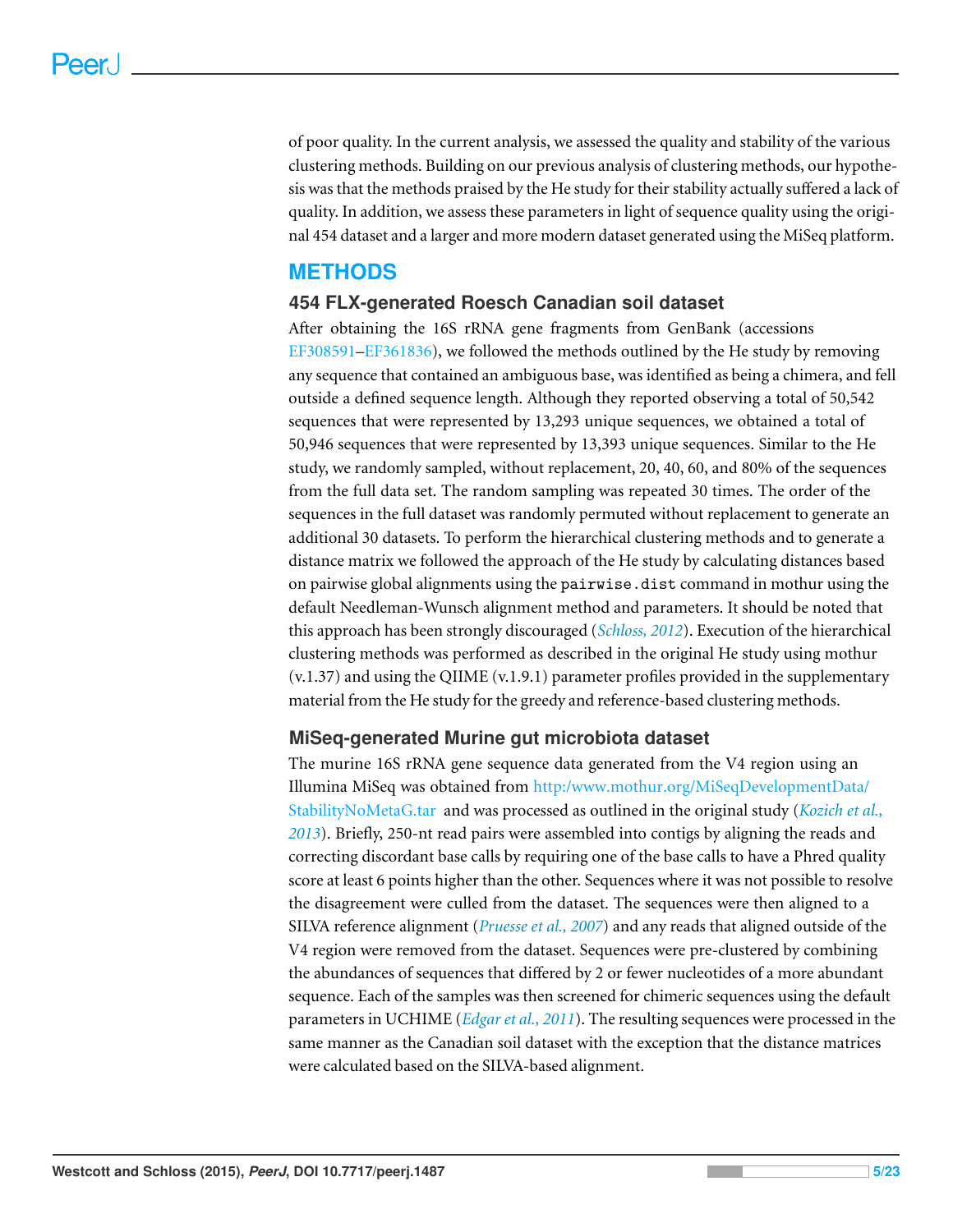#### **Analysis of reference database**

We utilized the 97% OTUs greengenes reference sequence and taxonomy data (v.13.8) that accompanies the QIIME installation. Because the greengenes reference alignment does a poor job of representing the secondary structure of the 16S rRNA gene (*[Schloss,](#page-21-4) [2010](#page-21-4)*), we realigned the FASTA sequences to a SILVA reference alignment to identify the V4 region of the sequences.

#### **Calculation of Matthew's Correlation Coefficient (MCC)**

The MCC was calculated by two approaches in this study using only the dereplicated sequence lists. First, we calculated the MCC to determine the stability of OTU assignments following the approach of the He study. We assumed that the clusters obtained from the 30 randomized full datasets were correct. We counted the number of sequence pairs that were in the same OTU for the subsetted dataset and the full dataset (i.e., true positives; TP), that were in different OTUs for the subsetted dataset and the full dataset (i.e., true negatives; TN), that were in the same OTU for the subsetted dataset and different OTUs in the full dataset (i.e., false positives; FP), and that were in different OTUs for the subsetted dataset and the same OTU in the full dataset (i.e., false negatives; FN). For each set of 30 random subsamplings of the dataset, we counted these parameters against the 30 randomizations of the full dataset. This gave 900 comparisons for each fraction of sequences being used in the analysis. The Matthew's correlation coefficient was then calculated as:

$$
MCC = \frac{TP \times TN - FP \times FN}{\sqrt{(TP + FP)(TP + FN)(TN + FP)(TN + FN)}}.
$$

Second, we calculated the MCC to determine the quality of the clusterings as previously described (*[Schloss](#page-21-0) [&](#page-21-0) [Westcott,](#page-21-0) [2011](#page-21-0)*). Briefly, we compared the OTU assignments for pairs of sequences to the distance matrix that was calculated between all pairs of aligned sequences. For each dataset that was clustered, those pairs of sequences that were in the same OTU and had a distance less than 3% were TPs, those that were in different OTUs and had a distance greater than 3% were TNs, those that were in the same OTU and had a distance greater than 3% were FPs, and those that were in different OTUs and had a distance less than 3% were FNs. The MCC was counted for each dataset using the formula above as implemented in the sens.spec command in mothur. To judge the quality of the Swarm-generated OTU assignments we calculated the MCC value using thresholds incremented by 1% between 0 and 5% and selected the threshold that provided the optimal MCC value.

#### **Software availability**

A reproducible workflow including all scripts and this manuscript as a literate programming document are available at [https://github.com/SchlossLab/Schloss](https://github.com/SchlossLab/Schloss_Cluster_PeerJ_2015)\_[Cluster](https://github.com/SchlossLab/Schloss_Cluster_PeerJ_2015)\_[PeerJ](https://github.com/SchlossLab/Schloss_Cluster_PeerJ_2015)\_ [2015.](https://github.com/SchlossLab/Schloss_Cluster_PeerJ_2015) The workflow utilized QIIME (v.1.9.1; *[Caporaso](#page-19-2) [et](#page-19-2) [al.,](#page-19-2) [2010](#page-19-2)*), mothur (v.1.37.0; *[Schloss](#page-21-2) [et](#page-21-2) [al.,](#page-21-2) [2009](#page-21-2)*), USEARCH (v.6.1; *[Edgar,](#page-19-3) [2010](#page-19-3)*), VSEARCH (v.1.5.0; *[Rognes](#page-21-10) [et](#page-21-10) [al.,](#page-21-10) [2015](#page-21-10)*), Swarm (v.2.1.1; *[Mah´e](#page-20-0) [et](#page-20-0) [al.,](#page-20-0) [2014](#page-20-0)*), and R (v.3.2.0; *[R](#page-21-11) [Core](#page-21-11) [Team,](#page-21-11) [2015](#page-21-11)*). The SL, AL, and CL methods are called nearest neighbor (NN), average neighbor (AN), and furthest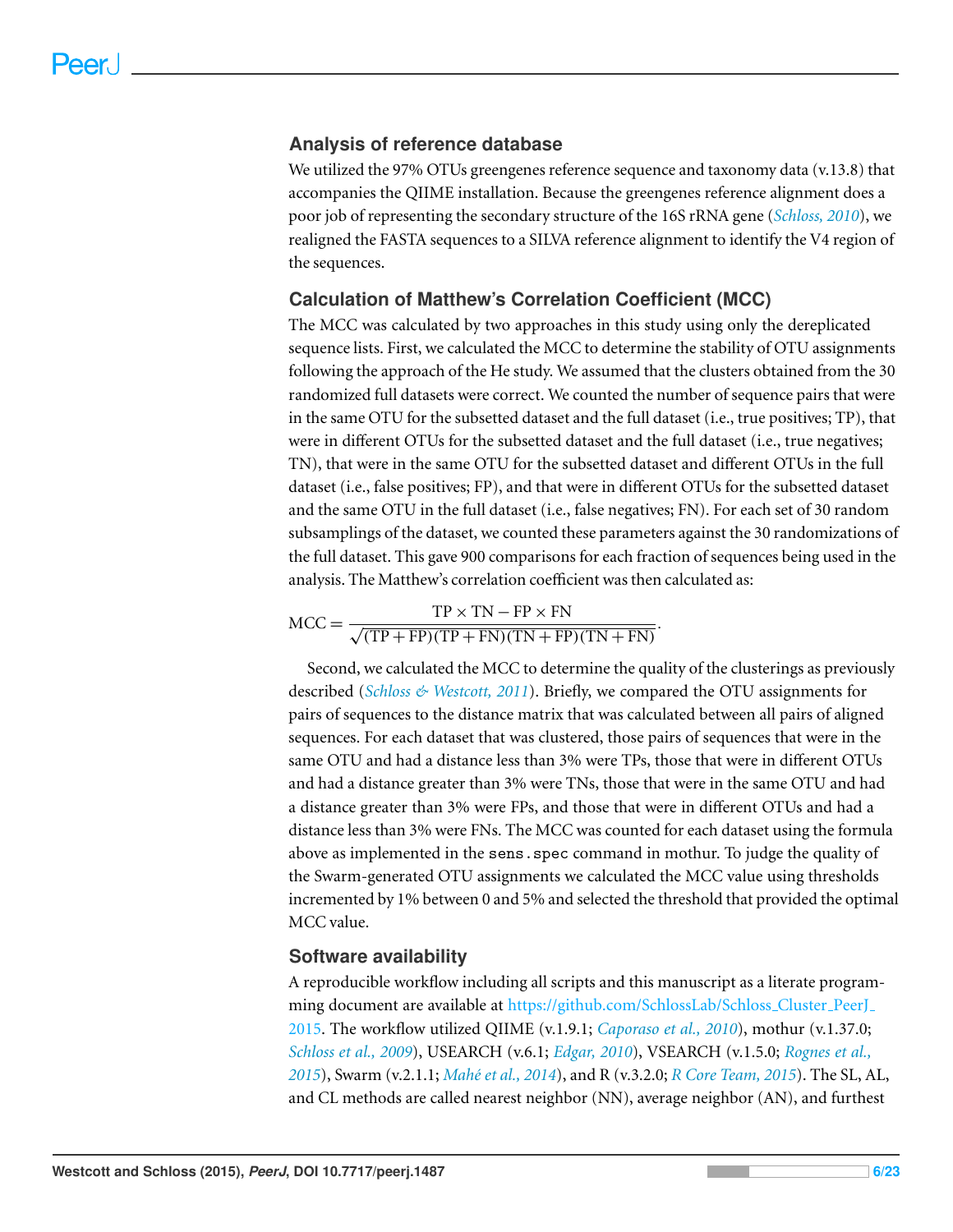neighbor (FN) in mothur; we have used the terminology from the He study to minimize confusion. The knitr (v.1.10.5; *[Xie,](#page-22-3) [2013](#page-22-3)*), Rcpp (v. 0.11.6; *[Eddelbuettel,](#page-19-10) [2013](#page-19-10)*), rentrez (v. 1.0.0; *[Winter,](#page-22-4) [Chamberlain](#page-22-4) [&](#page-22-4) [Guangchun,](#page-22-4) [2015](#page-22-4)*), and jsonlite (v. 0.9.16; *[Ooms,](#page-20-9) [2014](#page-20-9)*) packages were used within R.

### **RESULTS AND DISCUSSION**

#### **Summary and replication of He study**

We obtained the Canadian soil dataset from *[Roesch](#page-21-12) [et](#page-21-12) [al.](#page-21-12) [\(2007\)](#page-21-12)* and processed the sequences as described by He and colleagues. Using these data, we reconsidered three of the more critical analyses performed in the He study.

First, we sought to quantify whether the OTU assignments observed for a subset of the data represented the same assignments that were found with the full dataset. The He study used the MCC to quantify the degree to which pairs of sequences were in the same OTUs in subsampled and full datasets. A more robust approach would utilize metrics that quantify the mutual information held between two sets of clusterings and has been applied to assess inter-method variation in OTU composition (*[Schmidt,](#page-21-7) [Rodrigues](#page-21-7) [&](#page-21-7) [Mering,](#page-21-7) [2014b](#page-21-7)*). To maintain consistency with the original He study, we also calculated the MCC value as they described. The He study found that when they used the open and closed-reference methods the OTUs formed using the subsetted data most closely resembled those of the full dataset. Among the *de novo* methods they observed that the AGC method generated the most stable OTUs followed by the single linkage (SL), DGC, complete linkage (CL), and average linkage (AL) methods. We first calculated the MCC for the OTU assignments generated by each of the clustering methods using 20, 40, 60, and 80% of the sequences relative to the OTU composition formed by the methods using the full dataset (see 'Methods' for description; [Fig. 1A\)](#page-7-0). Similar to the He study, we replicated each method and subsampled to the desired fraction of the dataset 30 times. Multiple subsamplings were necessary because a random number generator is used in some of the methods to break ties where pairs of sequences have the same distance between them. Across these sequencing depths, we observed that the stability of the OTUs generated by the SL and CL methods were highly sensitive to sampling effort relative to the OTUs generated by the AL, AGC, and DGC methods [\(Fig. 1A\)](#page-7-0). Our results [\(Fig. 1B\)](#page-7-0) largely confirmed those of [Fig. 4C](#page-12-0) in the He study with one notable exception. The He study observed a broad range of MCC values among their AL replicates when analyzing OTUs generated using 60% of the data. This result appeared out of character and was not explained by the authors. They observed a mean MCC value of approximately 0.63 (95% CI [0.15–0.75]). In contrast, we observed a mean value of 0.93 (95% CI [0.91–0.95]). This result indicates that the AL assignments were far more stable than indicated in the He study. Regardless, although the assignments are quite stable, it does support the assertion that the OTU assignments observed for the subset of the data do not perfectly match the assignments that were found with the full dataset as they did with the reference-based methods; however, the significance of these differences is unclear.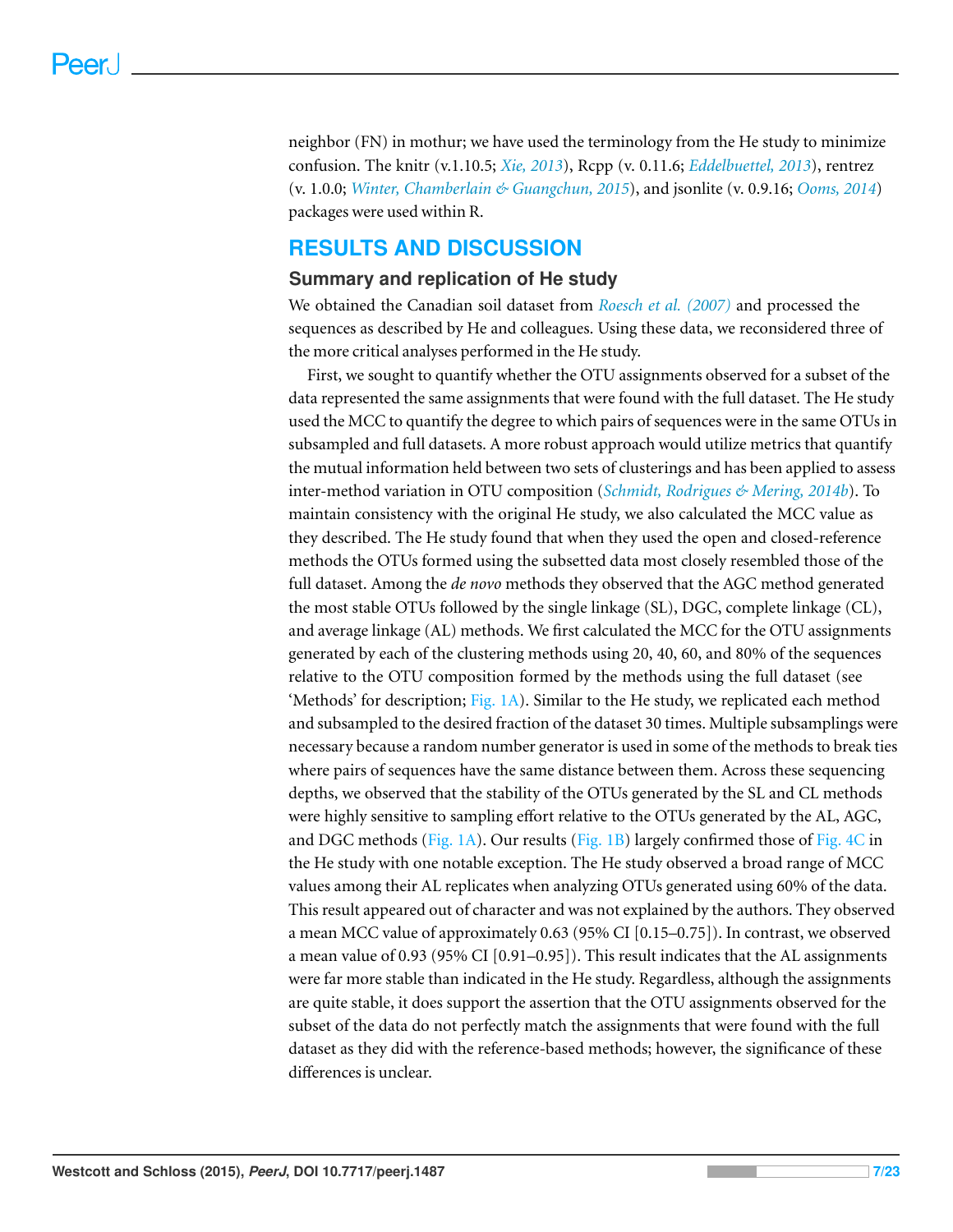<span id="page-7-0"></span>



Second, the He study and the original Roesch study showed that rarefaction curves calculated using CL-generated OTU assignments obtained using a subsample of the sequencing data did not overlap with rarefaction curves generated using OTU assignments generated from the full dataset. The He and Roesch studies both found that the CL method produced fewer OTUs in the subset than in the rarefied data. In addition, the He study found that the SL method produced more OTUs, the AGC produced fewer, and the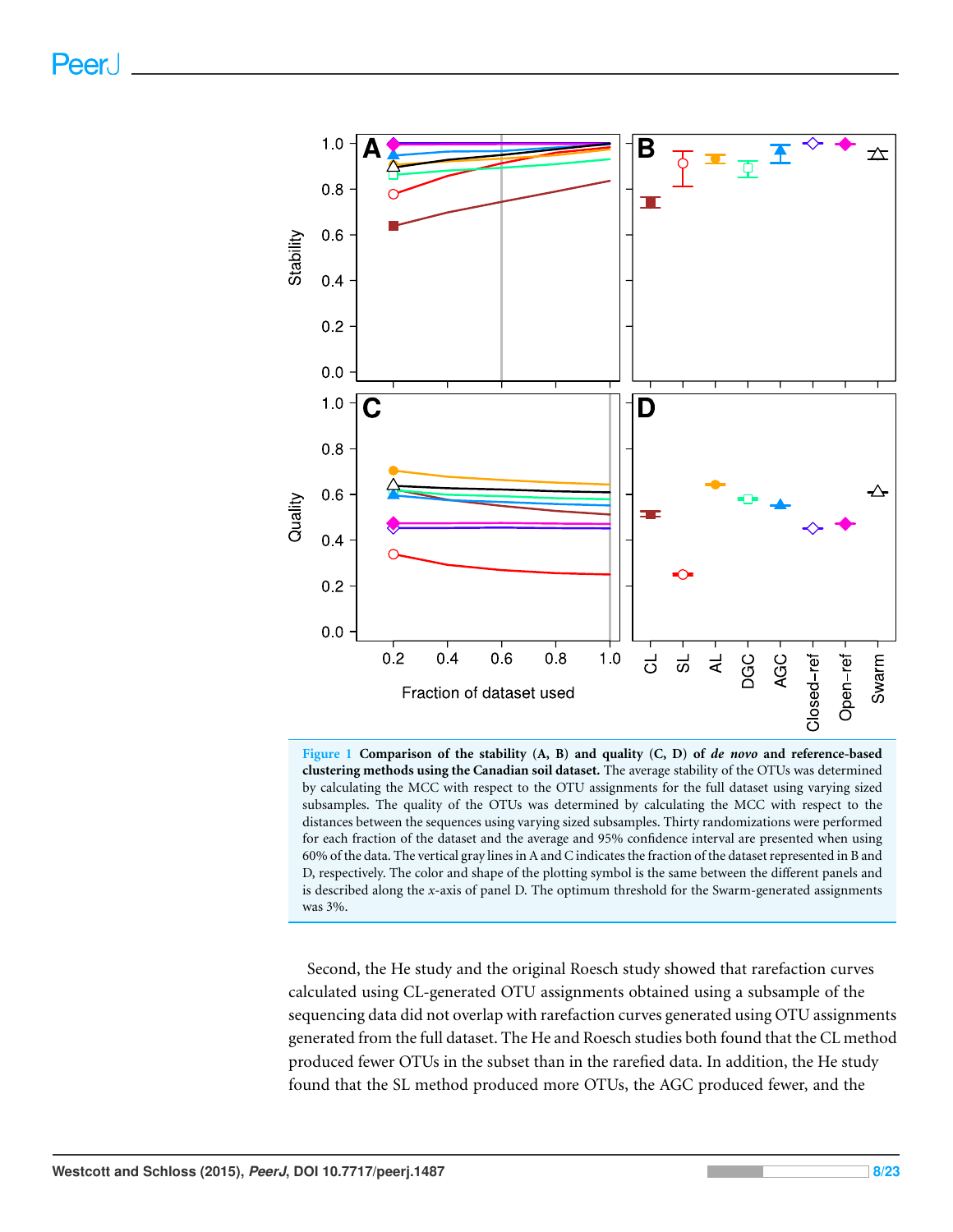<span id="page-8-0"></span>

**Figure 2 The clustering methods varied in their ability to generate the same number of OTUs using a subset of the data as were observed when the full dataset was rarefied.** The subsetted data are depicted by closed circles and the data from the rarefied full dataset is depicted by the open circles.

other methods produced similar numbers of OTUs than expected when comparing the subsetted data to the rarefied data. Our results support those of these previous studies [\(Fig. 2\)](#page-8-0). It was clear that inter-method differences were generally more pronounced than the differences observed between rarefying from the full dataset and from clustering the subsetted data. The number of OTUs observed was largest using the CL method, followed by the open-reference method. The AL, AGC, and DGC methods all provided comparable numbers of OTUs. Finally, the closed-reference and SL methods generated the fewest OTUs.

Third, the authors attempted to describe the effects of the OTU assignment instability on comparisons of communities. They used Adonis to test whether the community structure represented in subsetted communities resembled that of the full dataset when only using the unstable OTUs (*[Anderson,](#page-18-3) [2001](#page-18-3)*). Although they were able to detect significant *p*-values, they appeared to be of marginal biological significance. Adonis R statistics close to zero indicate the community structures from the full and subsetted datasets overlapped while values of one indicate the communities are completely different. The He study observed adonis R statistics of 0.02 (closed-reference), 0.03 (open-reference), 0.07 (CL, AGC, DGC), and 0.16 (SL and AL). Regardless of the statistical or biological significance of these results, the analysis was tautological since, by definition, representing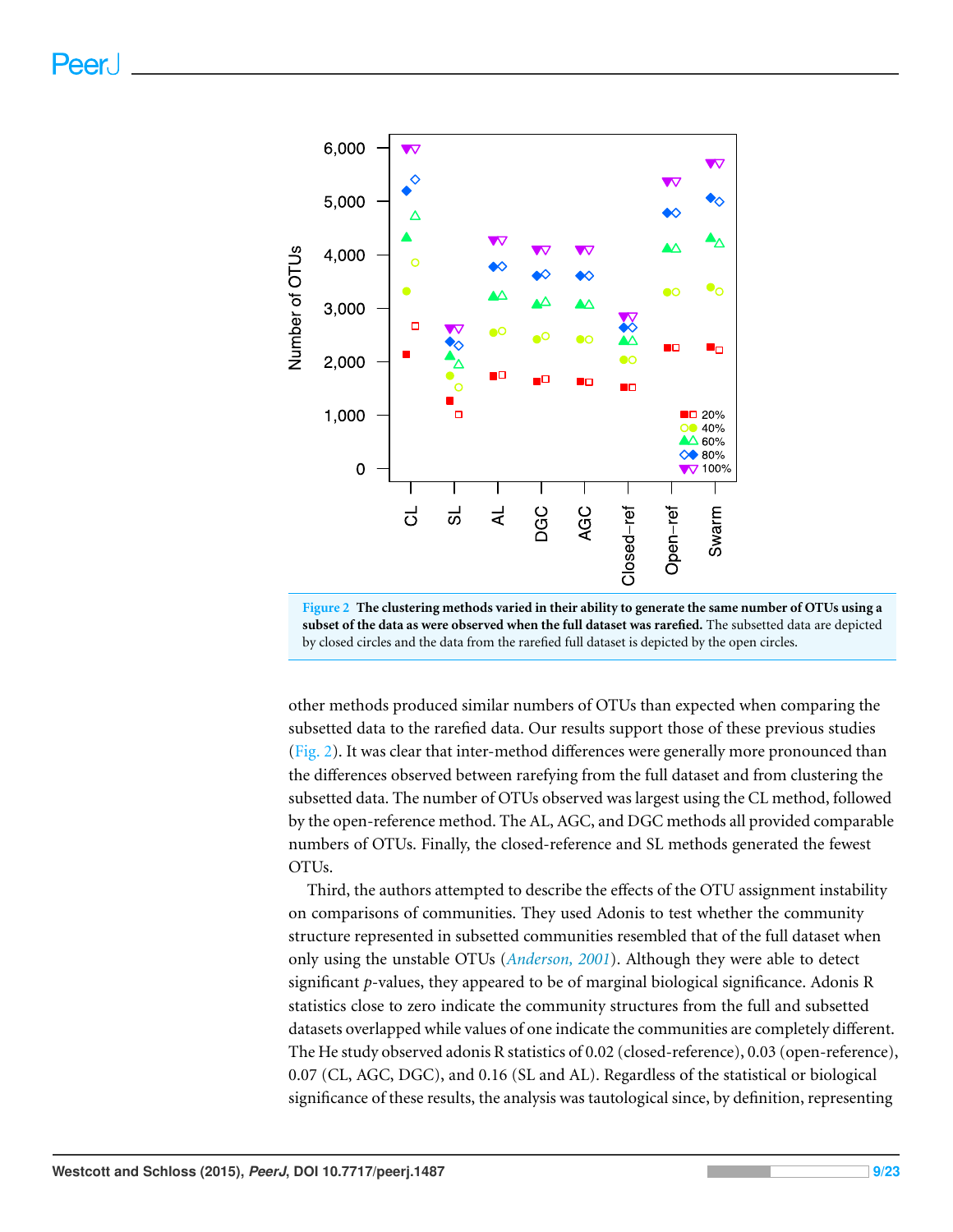communities based on their unstable OTUs would yield differences. Furthermore, the *de novo* and open-reference approaches do not consistently label the OTUs that sequences belong to when the clustering methods are run multiple times with different random number seeds. To overcome this, the authors selected representative sequences from each OTU and used those representative sequences to link OTU assignments between the different sized sequence sets. It was not surprising that the only analysis that did not provide a significant *p*-value was for the closed-reference analysis, which is the only analysis that provides consistent OTU labels. Finally, the authors built off of this analysis to count the number of OTUs that were differentially represented between the subsetted and full datasets by each method. This entire analysis assumed that the OTUs generated using the full dataset were correct, which was an unsubstantiated assumption since the authors did not assess the quality of the OTU assignments.

This re-analysis of the He study raised five complementary questions. First, how do the various methods vary in the quality of their OTU assignments? Second, how generalizable are these results to modern datasets generated using a large number of sequences that were deeply sequenced? Third, how does the stability and quality of OTU assignments generated by new methods compare to those analyzed in the He study? Fourth, are there open-source alternatives to USEARCH that perform just as well? Finally, although the stability of reference-based methods did not appear to be impacted by the input order of the sequences to be assigned to OTUs, is the stability of reference-based methods impacted by the order of the reference sequences? In the remainder of the 'Results and Discussion' we address each of these questions.

#### **How do the various methods vary in the quality of their OTU assignments?**

More important than the stability of OTUs is whether sequences are assigned to the correct OTUs. A method can generate highly stable OTUs, but the OTU assignments may be meaningless if they poorly represent the specified cutoff and the actual distance between the sequences. To assess the quality of OTU assignments by the various methods, we made use of the pairwise distance between the unique sequences to count the number of true positives and negatives and the number of false positives and negatives for each method and sampling depth. Counting the frequency of these different classes allowed us to judge how each method balanced the ratio of true positives and negatives to false positives and negatives using the MCC. We used the average MCC value as a measure of a method's quality and its variation as a measure of its consistency. We made three important observations. First, each of the *de novo* methods varied in how sensitive their MCC values were to additional sequences [\(Fig. 1C\)](#page-7-0). The SL and CL methods were the most sensitive; however, the quality of the OTU assignments did not meaningfully differ when 80 or 100% of the data were assigned to OTUs using the *de novo* methods. Second, the AL method had higher MCC values than the other methods followed by DGC, AGC, CL, open-reference, and closed-reference, and SL [\(Fig. 1D\)](#page-7-0). Third, with the possible exception of the CL method, the MCC values for each of the methods only demonstrated a small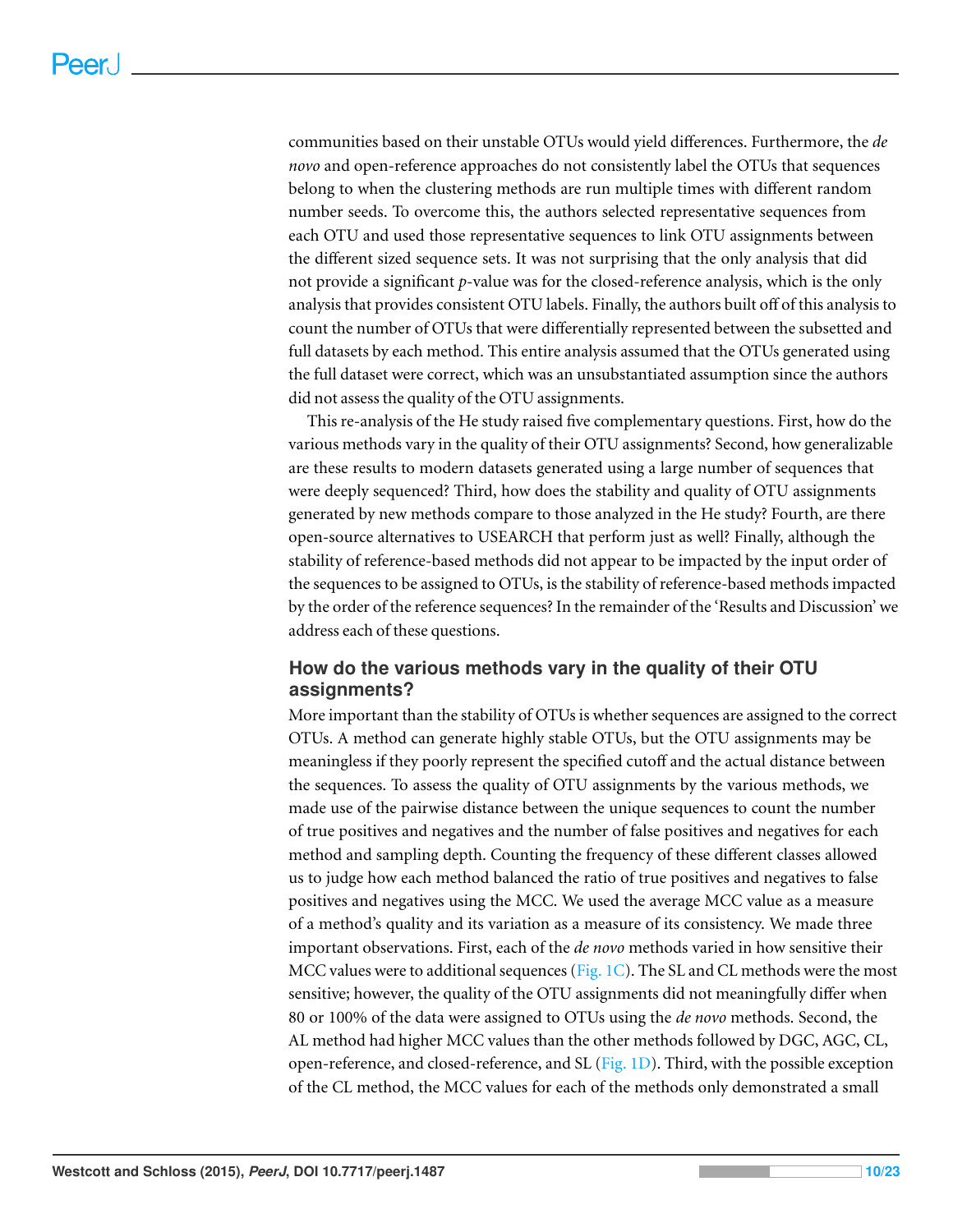amount of variation between runs of the method with a different ordering of the input sequences. This indicates that although there may be variation between executions of the same method, they produced OTU assignments that were of equal quality. Revisiting the concept of stability, we question the value of obtaining stable OTUs when the full dataset is not optimally assigned to OTUs. Our analysis indicates that the most optimal method for assigning the Canadian soils sequences to OTUs using a 97% threshold was the AL method.

#### **How generalizable are these results to modern datasets generated using a large number of sequences that were deeply sequenced?**

Three factors make the Canadian soil dataset less than desirable to evaluate clustering methods. First, it was one of the earliest 16S rRNA gene sequence datasets published using the 454 FLX platform. Developments in sequencing technology now permit the sequencing of millions of sequences for a study. In addition, because the original Phred quality scores and flowgram data are not available, it was not possible for us to adequately remove sequencing errors (*[Schloss,](#page-21-6) [Gevers](#page-21-6) [&](#page-21-6) [Westcott,](#page-21-6) [2011](#page-21-6)*). The large number of sequencing errors that one would expect to remain in the dataset are likely to negatively affect the performance of all of the clustering methods. Second, the dataset used in the He study covered the V9 region of the 16S rRNA gene. For a variety of reasons, this region is not well represented in databases, including the reference database used by the closed and open-reference methods. Of the 99,322 sequences in the default QIIME database, only 48,824 fully cover the V9 region. In contrast, 99,310 of the sequences fully covered the V4 region. Inadequate coverage of the V9 region would adversely affect the ability of the reference-based methods to assign sequences to OTUs. Third, our previous analysis has shown that the V9 region evolves at a rate much slower than the rest of the gene (*[Schloss,](#page-21-4) [2010](#page-21-4)*). With these points in mind, we compared the clustering assignment for each of these methods using a time series experiment that was obtained using mouse feces (*[Schlosset](#page-21-13) [al.,](#page-21-13) [2012](#page-21-13)*; *[Kozich](#page-20-3) [et](#page-20-3) [al.,](#page-20-3) [2013](#page-20-3)*). The MiSeq platform was used to generate 2,825,000 sequences from the V4 region of the 16S rRNA gene of 360 samples. Parallel sequencing of a mock community indicated that the sequencing error rate was approximately 0.02% (*[Kozich](#page-20-3) [et](#page-20-3) [al.,](#page-20-3) [2013](#page-20-3)*). Although no dataset is perfect for exhaustively testing these clustering methods, this dataset was useful for demonstrating several points. First, when using 60% of the data, the stability relationships amongst the different methods were similar to what we observed using the Canadian soil dataset [\(Figs. 3A](#page-11-0) and [3B\)](#page-11-0). With the exception of the clusters generated using CL, the methods all performed very well with stabilities greater than 0.91. Second, the MCC values calculated relative to the distances between sequences were generally higher than was observed for the Canadian soil dataset for all of the methods except the CL and SL methods. Surprisingly, the MCC values for the DGC (0.77) and AGC  $(0.76)$  methods were comparable to the AL method  $(0.76; \text{Figs. } 3C \text{ and } 3D)$  $(0.76; \text{Figs. } 3C \text{ and } 3D)$ . This result suggests that the optimal method is likely to be database-dependent.

Finally, as was observed with the Canadian soil dataset, there was little variation in the MCC values observed among the 30 randomizations. Therefore, although the methods have a stochastic component, the OTU assignments did not vary meaningfully between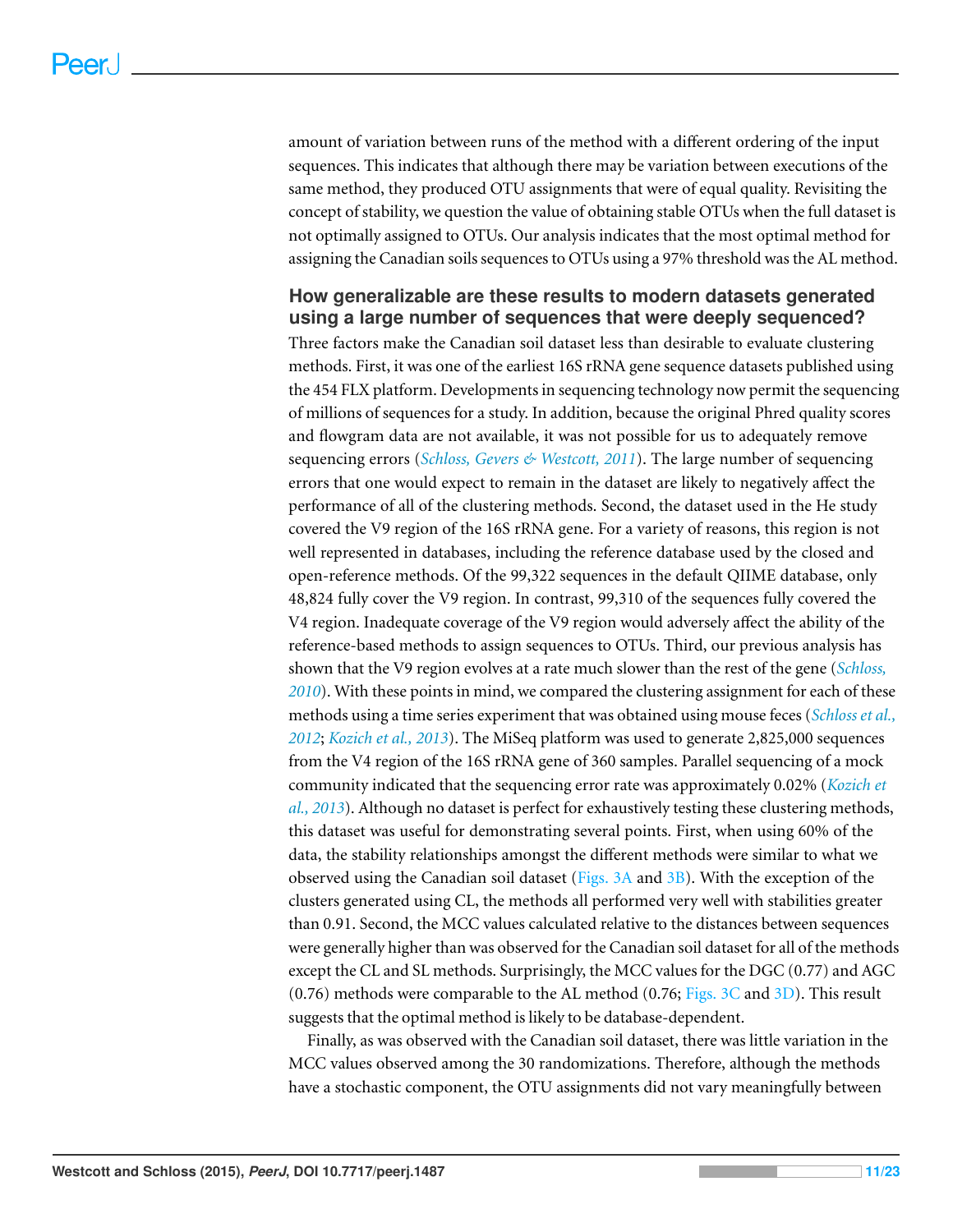<span id="page-11-0"></span>



runs. The results from both the Canadian soil and murine microbiota datasets demonstrate that the *de novo* methods can generate stable OTU assignments and that the overall quality of the assignments were consistent. Most importantly, these analyses demonstrate that the OTU assignments using the AL, AGC, and DGC *de novo* methods were consistently better than either of the reference-based methods.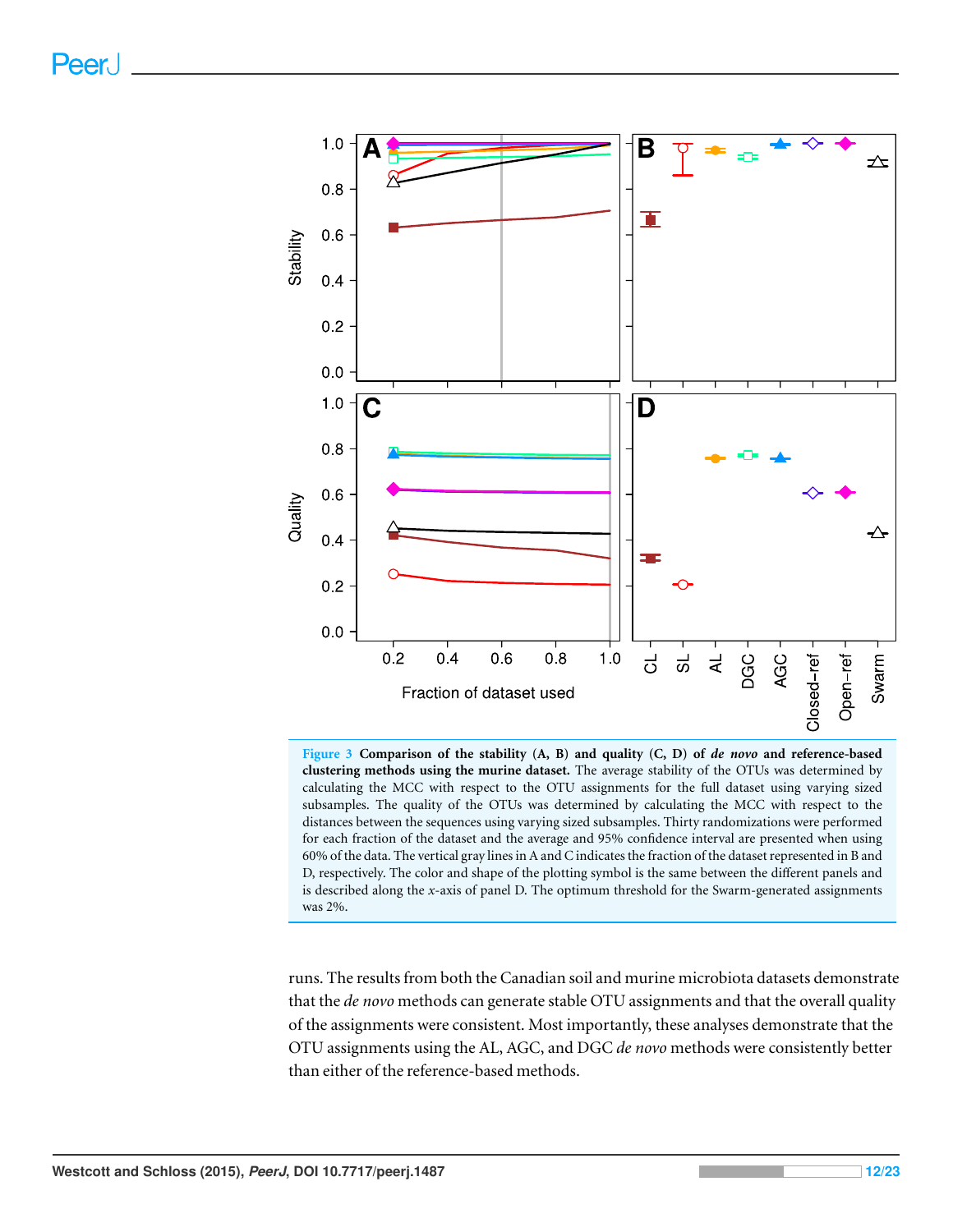<span id="page-12-0"></span>



#### **How does the stability and quality of OTU assignments generated by new methods compare to those analyzed in the He study?**

The Swarm algorithm is a recently proposed *de novo* method for assigning sequences to OTUs that uses user-defined parameters to break up chains generated by SL clustering (*[Mah´e](#page-20-0) [et](#page-20-0) [al.,](#page-20-0) [2014](#page-20-0)*). Swarm was originally validated by comparing the results against the expected clusters formed based on the taxonomic composition of a mock community. Similar to the authors of the He study, the Swarm developers suggest that methods are needed that are insensitive to input order. Use of Swarm on the Canadian soil and murine datasets demonstrated that similar to the other *de novo* methods, Swarm's OTU assignments changed as sequences were added [\(Figs. 1A](#page-7-0) and [3A\)](#page-11-0). When we compared the OTU assignments for both datasets when using all of the sequence data, the variation in MCC values across the 30 randomizations were not meaningfully different [\(Figs. 1D](#page-7-0) and [3D\)](#page-11-0). Most importantly, when we selected the distance threshold that optimized the MCC value, the quality of the OTU assignments was close to that of the AL assignments when using the Canadian soil dataset and considerably worse than that of the murine dataset [\(Figs. 1D](#page-7-0) and [3D\)](#page-11-0). Interestingly, the distance thresholds that resulted in the largest MCC values were 3 and 2% for the Canadian soil and murine datasets, respectively. This suggests that distance-based OTU definitions are not consistent across datasets when using the Swarm algorithm, although they do appear to be within the neighborhood of 3%. Finally, the Swarm developers indicated that hierarchical *de novo* algorithms were too impractical to use on large MiSeq-generated datasets. Our ability to apply AL to the large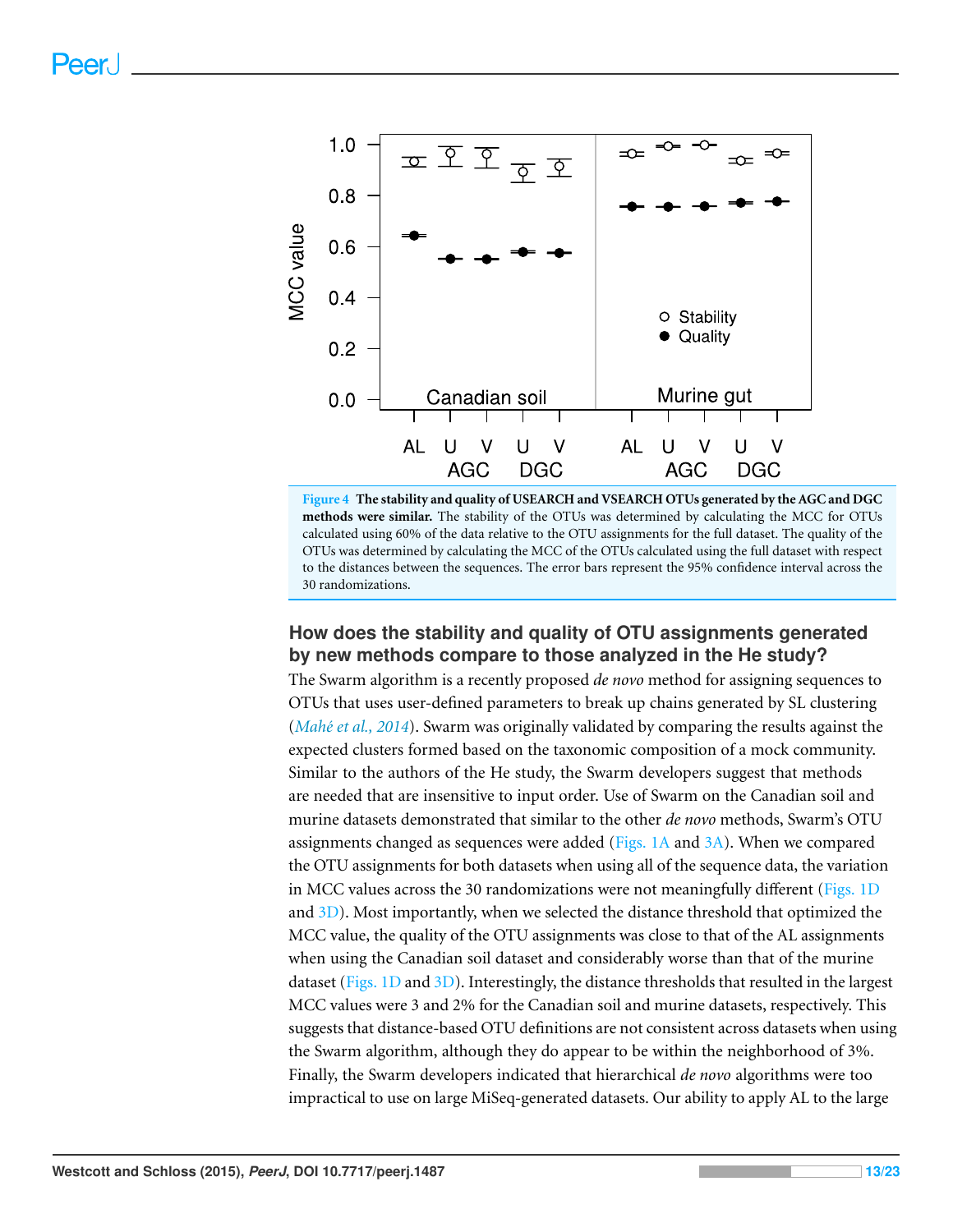mouse dataset and even larger datasets suggests that it is not necessary to sacrifice OTU assignment quality for speed (e.g., *[Schubert,](#page-21-14) [Sinani](#page-21-14) [&](#page-21-14) [Schloss,](#page-21-14) [2015](#page-21-14)*; *[Zackularet](#page-22-5) [al.,](#page-22-5) [2015](#page-22-5)*).

#### **Are there open-source alternatives to USEARCH that perform just as well?**

For some datasets the AGC and DGC methods appear to perform as well or better than the hierarchical clustering methods. As originally described in the He study, the AGC and DGC methods utilized the USEARCH program and the DGC method is used for clustering in UPARSE (*[Edgar,](#page-19-3) [2010](#page-19-3)*; *[Edgar,](#page-19-4) [2013](#page-19-4)*). The source code for USEARCH is not publicly available and only the 32-bit executables are available for free to academic users. Access for non-academic users and those needing the 64-bit version is available commercially from the developer. An alternative to USEARCH is VSEARCH, which is being developed in parallel to USEARCH as an open-source alternative. One subtle difference between the two programs is that USEARCH employs a heuristic to generate candidate alignments whereas VSEARCH generates the actual global alignments. The VSEARCH developers claim that this difference enhances the sensitivity of VSEARCH relative to USEARCH. Using the two datasets, we determined whether the AGC and DGC methods, as implemented by the two programs, yielded OTU assignments of similar quality. In general the overall trends that we observed with the USEARCH-version of AGC and DGC were also observed with the VSEARCH-version of the methods [\(Fig. 4\)](#page-12-0). When we compared the two implementations of the AGC and DGC methods, the OTUs generated by the VSEARCH-version of the methods were as stable or more stable than the USEARCH-version when using 60% of the datasets. In addition, the MCC values for the entire datasets, calculated relative to the distance matrix, were virtually indistinguishable. These results are a strong indication that VSEARCH is a suitable and possibly better option for executing the AGC and DGC methods.

#### **Is the stability of reference-based methods impacted by the order of the reference sequences?**

The He study and our replication attempt validated that the closed-reference method generated perfectly stable OTUs. This was unsurprising since, by definition, the method is designed to return one-to-one mapping of reads to a reference. Furthermore, because it treats the input sequences independently the input order or use of a random number generator is not an issue. An important test that was not performed in the He study was to determine whether the clustering was sensitive to the order of the sequences in the database. The default database used in QIIME, which was also used in the He study, contains full-length sequences that are at most 97% similar to each other. We randomized the order of the reference sequences 30 times and used them to carry out the closed-reference method with the full murine dataset, which contained 32,106 unique sequences ( $Fig. 5$ ). Surprisingly, we observed that the number of OTUs generated was not the same in each of the randomizations. On average there were 28,059 sequences that mapped to a reference OTU per randomization (range from 28,007 to 28,111). The original ordering of the reference resulted in 27,876 sequences being mapped, less than the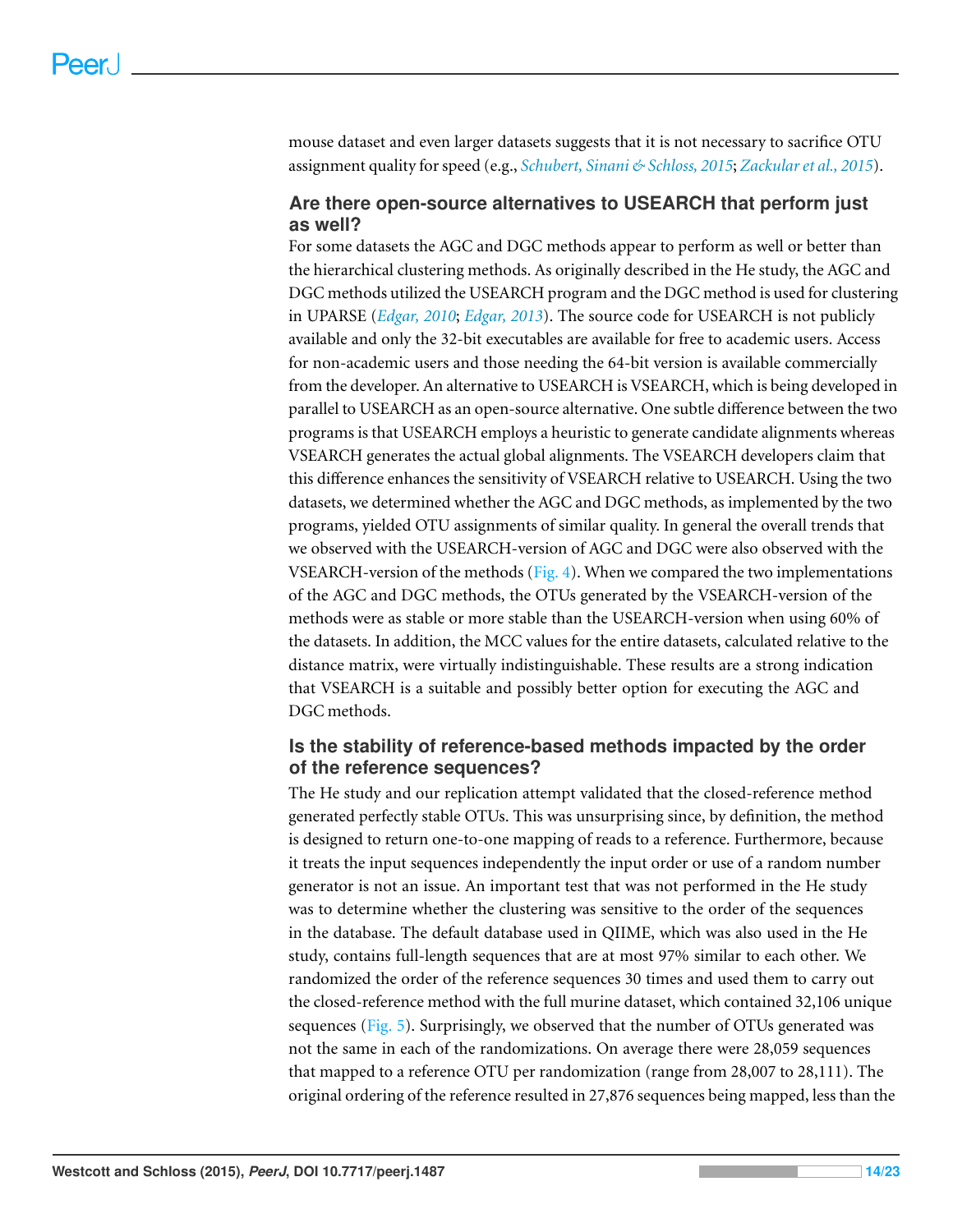<span id="page-14-0"></span>



minimum observed number of mapped sequences when the references were randomized. This surprising result was likely due to the performance of the USEARCH heuristic. To test this further, we substituted VSEARCH for USEARCH in the closed-reference method. When we used VSEARCH the original ordering of the reference sequences and all randomizations were able to map 27,737 sequences to reference OTUs. When we calculated the true distance between each of the murine sequences and the references, we were able to map 28,238 of the murine sequences to the reference sequences when using a 97% similarity threshold without the use of a heuristic. This result indicates that the closed reference approach, whether using USEARCH or VSEARCH, does not exhaustively or accurately map reads to the closest reference. To quantify this further, we calculated the MCC for the USEARCH and VSEARCH assignments relative to the assignments using the non-heuristic approach. Using USEARCH the average MCC was 0.78 (range: 0.75–0.80) and using VSEARCH the average MCC was 0.65 (range: 0.64–0.66). The two methods had similar sensitivities (USEARCH: 0.98 and VSEARCH: 0.97), but the USEARCH specificity (0.73) was considerably higher than VSEARCH (0.60). Overall, these results indicate that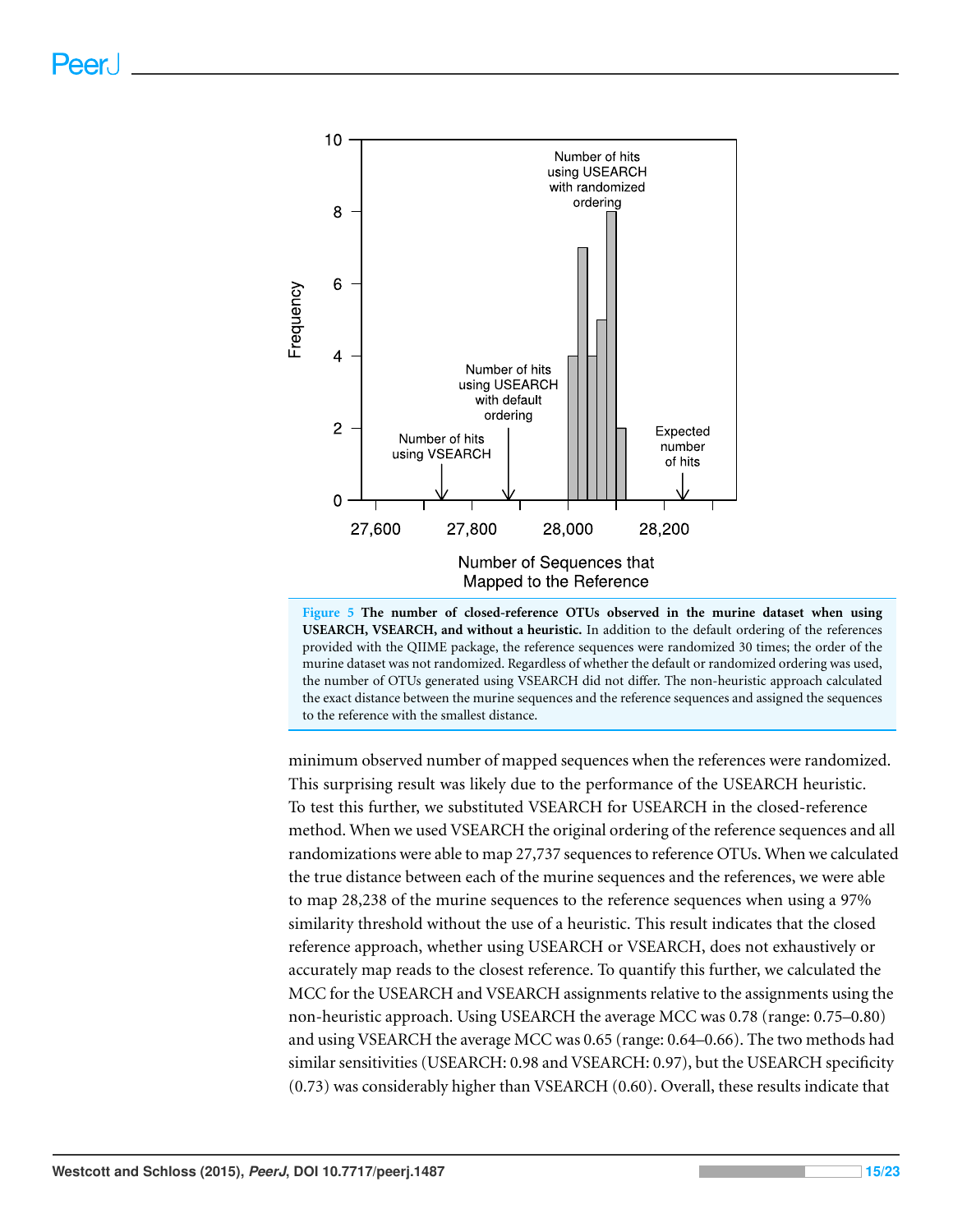although heuristic approaches may be fast, they do a poor job of mapping reads to the correct reference sequence relative to non-heuristic approaches.

We also observed that regardless of whether we used USEARCH or VSEARCH, the reference OTU labels that were assigned to each OTU differed between randomizations. When we used USEARCH to perform closed-reference clustering, an average of 57.38% of the labels were shared between pairs of the 30 randomizations (range  $= 56.14 - 59.55\%$ ). If we instead used VSEARCH an average of 56.23% of the labels were shared between pairs of the 30 randomizations (range  $=$  53.48–59.12%). To better understand this result, we further analyzed QIIME's reference database. We hypothesized that within a given region there would be sequences that were more than 97% similar and possibly identical to each other. When a sequence was used to search the randomized databases, it would encounter a different reference sequence as the first match with each randomization. Among the 99,310 reference sequences that fully overlap the V4 region, there were 7,785 pairs of sequences that were more than 97% similar to each other over the full length of the 16S rRNA gene. When the extracted V4 sequences were dereplicated, we identified 88,347 unique sequences. Among these dereplicated V4 sequences there were 311,430 pairs of sequences that were more than 97% similar to each other. The presence of duplicate and highly similar V4 reference sequences explains the lack of labeling stability when using either USEARCH or VSEARCH to carry out the closed-reference method. We suspect that the reference database was designed to only include sequences that were at most 97% similar to each other as a way to overcome the limitations of the USEARCH search heuristic.

Beyond comparing the abundance of specific OTUs across samples, the reference database is used in the open and closed-reference methods to generate OTU labels that can be used in several downstream applications. It is commonly used to extract information from a reference phylogenetic tree to carrying out UniFrac-based analyses (*[Hamady,](#page-19-11) [Lozupone](#page-19-11) [&](#page-19-11) [Knight,](#page-19-11) [2009](#page-19-11)*) and to identify reference genomes for performing analyses such as PICRUSt (*[Langille](#page-20-10) [et](#page-20-10) [al.,](#page-20-10) [2013](#page-20-10)*). Because these downstream applications depend on the correct and unique labeling of the OTUs, the lack of label stability is problematic. As one illustration of the effects that incorrect labels would have on an analysis, we asked whether the duplicate sequences had the same taxonomies. Among the 3,132 V4 reference sequences that had one duplicate, 443 had discordant taxonomies. Furthermore, among those 1,699 V4 reference sequences with two or more duplicates, 698 had discordant taxonomies. Two V4 reference sequences mapped to 30 and 10 duplicate sequences and both contained 7 different taxonomies. Among the V4 sequences within the database, there was also a sequence that had 131 duplicates and represented 5 different taxonomies. When we analyzed the 28,238 sequences that mapped to the V4 reference sequences using a non-heuristic approach, we observed that 18,315 of the sequences mapped to more than one reference sequence. Of these sequences, 13,378 (73.04%) mapped to references that were identical over the V4 region and 4,937 (26.96%) mapped equally well to two or more references that were not identical over the V4 region. Among the combined 18,315 sequences that mapped to multiple reference sequences, the taxonomy of the multiple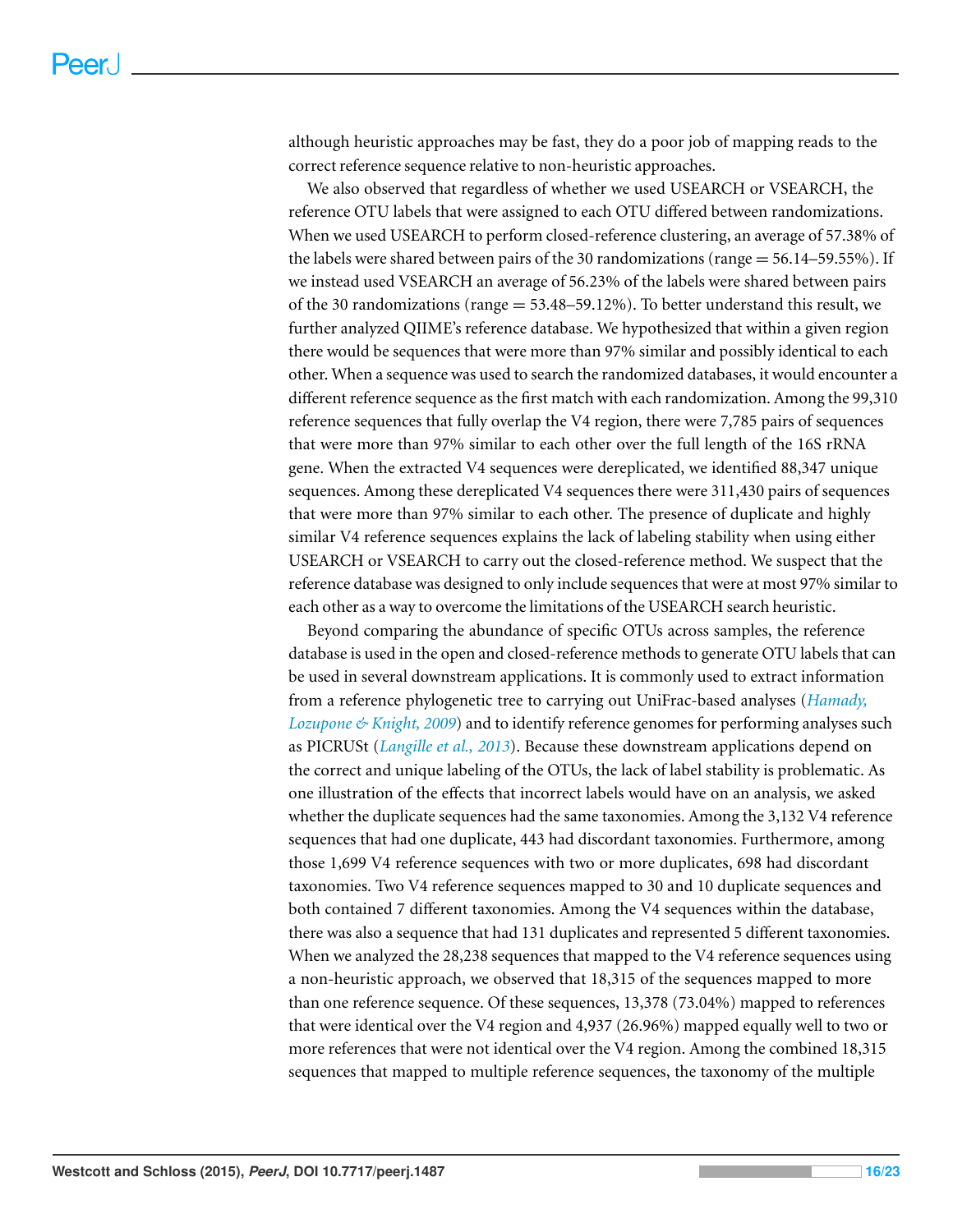reference sequences conflicted for 3,637 (19.86%). Together, these results demonstrate some of the considerable problems with the reference-based clustering of sequences.

#### **CONCLUSIONS**

It is worth noting that the analysis from the Roesch study that motivated the He study is not typical of microbial ecology studies. First, their analysis was based on a single soil sample. Researchers generally have dozens or hundreds of samples that are pooled and clustered together to enable comparison across samples. Second, all of the sequence data from these datasets is usually pooled for a single analysis. Rarely would a researcher rarefy their data prior to clustering since it can be more efficiently done after all of the data are assigned to OTUs. Third, the CL method used in the original Roesch study has since been shown to not generate optimal OTUs (*[Schloss](#page-21-0) [&](#page-21-0) [Westcott,](#page-21-0) [2011](#page-21-0)*). As for the approach used in the He study, the value of identifying stable OTUs is unclear. Although there is concern that running the methods multiple times yields different clusterings, we have shown that there is little variation in their quality. This suggests that the different clusterings by the same method are equally good. Greater emphasis should be placed on obtaining an optimal balance between splitting similar sequences into separate OTUs and merging disparate sequences into the same OTU.

The approach of the current study quantified the effects of merging and splitting OTUs by using an objective metric. Through the use of the pairwise distances between sequences, we were able to use the MCC to demonstrate that, in general, the AL method was consistently the optimal method for each dataset, but that Swarm, AGC, and DGC sometimes perform as well as AL. At least for the murine dataset, Swarm also could be among the methods that performed poorly. It is impossible to obtain a clustering with no false positives or false negatives and the optimal method may vary by dataset. With this in mind, researchers are encouraged to calculate and report their MCC values and to use these values to justify using methods other than the AL. As an alternative to the He study's method of measuring stability, we propose using the variation in the quality of the clustering of the full dataset. Given the tight 95% confidence intervals shown in [Figs. 1D](#page-7-0) and [3D,](#page-11-0) with the exception of CL, it is clear that this variation is quite small. This indicates that although the order of the sequences being clustered can affect the actual cluster assignments, the quality of those different clusterings is not meaningfully different.

Our analysis of those methods that implemented USEARCH as a method for clustering sequences revealed that its heuristic limited its specificity. When we replaced USEARCH with VSEARCH, the *de novo* clustering quality was as good or better. Although there may be parameters in USEARCH that can be tuned to improve the heuristic, these parameters are likely dataset dependent. Based on the data presented in this study, its availability as an open source, and free program, VSEARCH should replace USEARCH in the *de novo* clustering methods; however, USEARCH performed better than VSEARCH for closed-reference clustering. Furthermore, although not tested in our study, VSEARCH can be parallelized leading to potentially significant improvements in speed. Although USEARCH and VSEARCH do not utilize aligned sequences, it is important to note that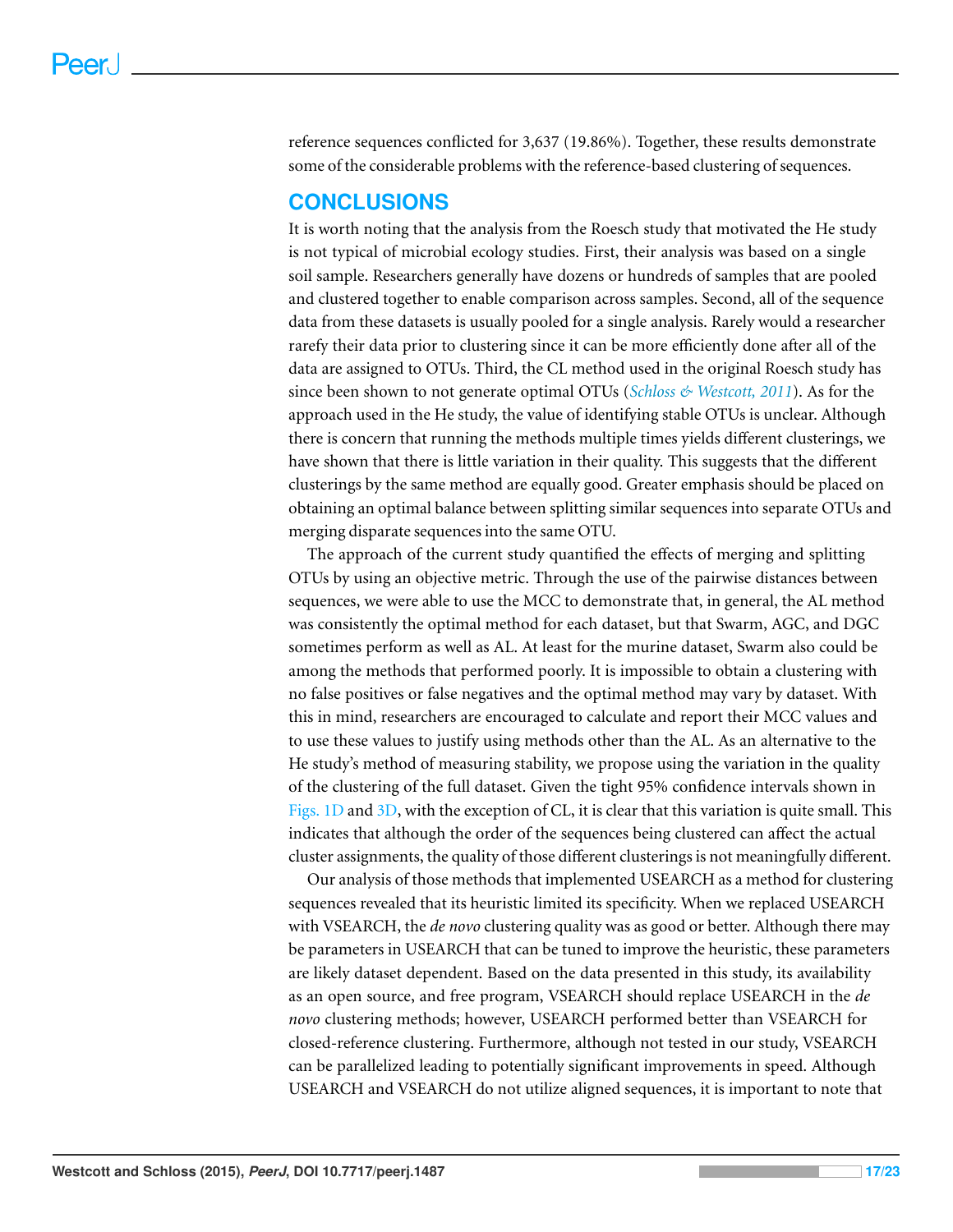a sequence curation pipeline including denoising, alignment, trimming to a consistent region of the 16S rRNA gene, and chimera checking are critical to making proper inferences (*[Schloss,](#page-21-6) [Gevers](#page-21-6) [&](#page-21-6) [Westcott,](#page-21-6) [2011](#page-21-6)*; *[Schloss,](#page-21-9) [2012](#page-21-9)*; *[Kozich](#page-20-3) [et](#page-20-3) [al.,](#page-20-3) [2013](#page-20-3)*).

We have assessed the ability of reference-based clustering methods to capture the actual distance between the sequences in a dataset in parallel with *de novo* methods. Several studies have lauded both the open and closed-reference approaches for generating reproducible clusterings (*[Navas-Molina](#page-20-1) [et](#page-20-1) [al.,](#page-20-1) [2013](#page-20-1)*; *[Rideout](#page-21-5) [et](#page-21-5) [al.,](#page-21-5) [2014](#page-21-5)*; *[He](#page-19-6) [et](#page-19-6) [al.,](#page-19-6) [2015](#page-19-6)*), yet we have shown that both reference-based approaches did a poor job of representing the distance between the sequences compared to the *de novo* approaches. Although the OTU assignments are reproducible and stable across a range of library sizes, the reference-based OTU assignments are a poor representation of the data. We also observed that the assignments were not actually reproducible when the order of the reference sequences was randomized. When USEARCH was used, the actual number of sequences that mapped to the reference changed depended on the order of the reference. Perhaps most alarming was that the default order of the database provided the worst MCC of any of the randomizations we attempted. This has the potential to introduce a systematic bias rather than a random error. Even when we used VSEARCH to perform closed-reference clustering and were able to obtain consistent clusterings, we observed that the labels on the OTUs differed between randomizations. Because the OTU labels are frequently used to identify representative sequences for those OTUs, variation in labels, often representing different taxonomic groups, will have a detrimental effect on the interpretation of downstream analyses.

Because the open-reference method is a hybrid of the closed-reference and DGC methods, it is also negatively affected by the various problems using USEARCH. An added problem with the open-reference method is that the two phases of the method employ different thresholds to define its OTUs. In the closed-reference step, sequences must be within a threshold of a reference to be in the same OTU. This means that in the worst case scenario two sequences that are 97% similar to a reference, and are joined into the same OTU, may only be 94% similar to each other. In the DGC step, the goal is to approximate the AL method which requires that, on average, the sequences within an OTU are, on average, 97% similar to each other. The end result of the open-reference approach is that sequences that are similar to previously observed sequences are clustered with one threshold while those that are not similar to previously observed sequences are clustered with a different threshold.

As the throughput of sequencing technologies have improved, development of clustering algorithms must continue to keep pace. *De novo* clustering methods are considerably slower and more computationally intensive than reference-based methods and the greedy *de novo* methods are faster than the hierarchical methods. In our experience (*[Kozich](#page-20-3) [et](#page-20-3) [al.,](#page-20-3) [2013](#page-20-3)*), the most significant detriment to execution speed of the *de novo* methods has been the inadequate removal of sequencing error and chimeras. As the rate of sequencing error increases so do the number of unique sequences that must be clustered. The speed of the *de novo* methods scales approximately quadratically, so that doubling the number of sequences results in a four-fold increase in the time required to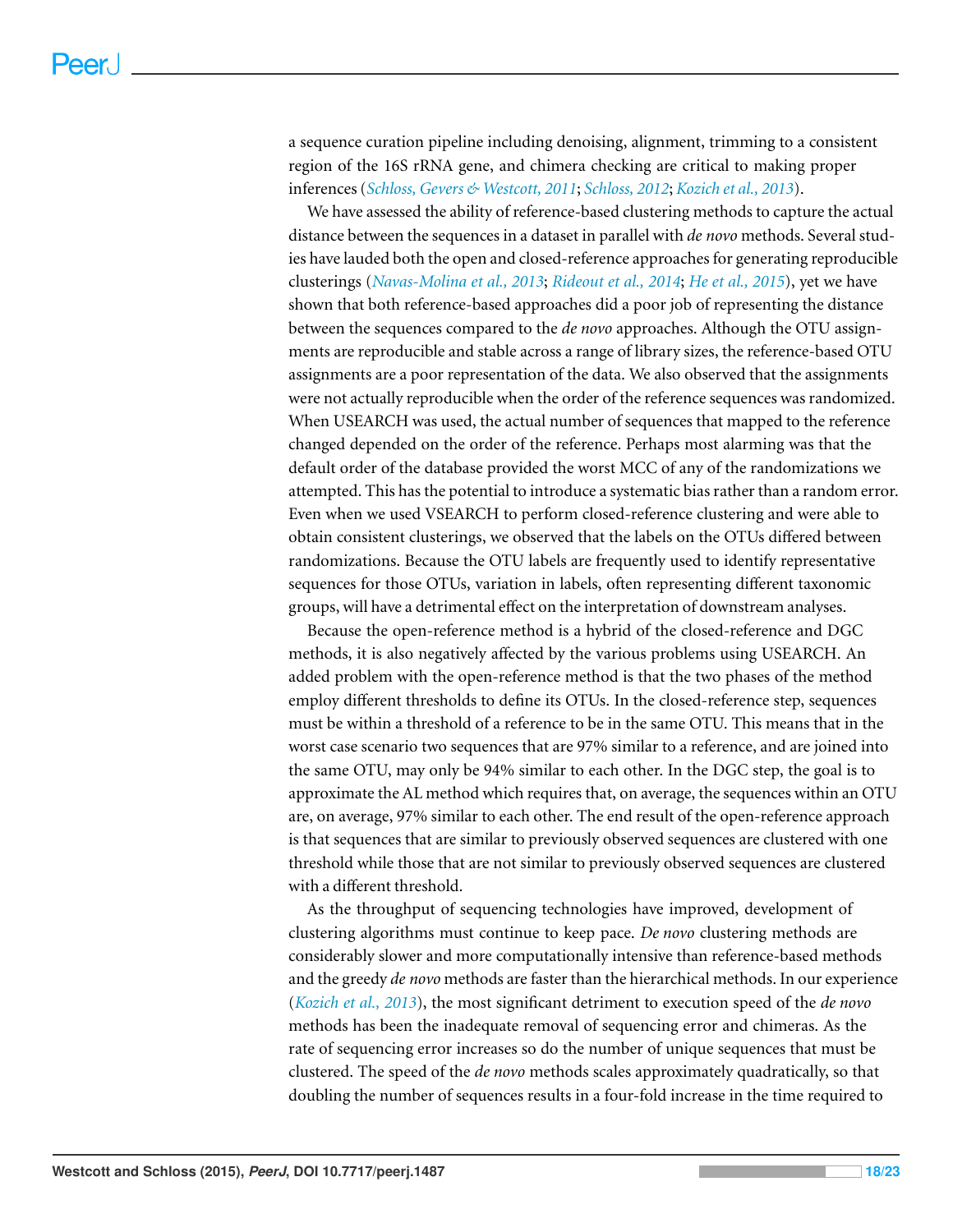execute the method. The rapid expansion in sequencing throughput has been likened to the Red Queen in Lewis Carroll's *Through the Looking-Glass* who must run in place to keep up with her changing surroundings (*[Schloss](#page-21-2) [et](#page-21-2) [al.,](#page-21-2) [2009](#page-21-2)*). Microbial ecologists must continue to refine clustering methods to better handle the size of their growing datasets, but they must also take steps to improve the quality of the underlying data. Ultimately, objective standards must be applied to assess the quality of the data and the quality of OTU clustering.

# <span id="page-18-0"></span>**ADDITIONAL INFORMATION AND DECLARATIONS**

#### **Funding**

This study was supported by grants from the NIH (R01GM099514 and P30DK034933). The funders had no role in study design, data collection and analysis, decision to publish, or preparation of the manuscript.

#### **Grant Disclosures**

The following grant information was disclosed by the authors: NIH: R01GM099514, P30DK034933.

#### **Competing Interests**

The authors declare there are no competing interests.

#### **Author Contributions**

- Sarah L. Westcott conceived and designed the experiments, performed the experiments, analyzed the data, contributed reagents/materials/analysis tools, reviewed drafts of the paper.
- Patrick D. Schloss conceived and designed the experiments, performed the experiments, analyzed the data, contributed reagents/materials/analysis tools, wrote the paper, prepared figures and/or tables, reviewed drafts of the paper.

#### **Data Availability**

The following information was supplied regarding data availability:

The complete data analysis pipeline is available at [https://github.com/SchlossLab/](https://github.com/SchlossLab/Schloss_Cluster_PeerJ_2015) [Schloss](https://github.com/SchlossLab/Schloss_Cluster_PeerJ_2015)\_[Cluster](https://github.com/SchlossLab/Schloss_Cluster_PeerJ_2015)\_[PeerJ](https://github.com/SchlossLab/Schloss_Cluster_PeerJ_2015)\_[2015.](https://github.com/SchlossLab/Schloss_Cluster_PeerJ_2015)

# **REFERENCES**

- <span id="page-18-3"></span>**Anderson MJ. 2001.** A new method for non-parametric multivariate analysis of variance. *Austral Ecology* **26**:32–46 DOI [10.1111/j.1442-9993.2001.01070.pp.x.](http://dx.doi.org/10.1111/j.1442-9993.2001.01070.pp.x)
- <span id="page-18-1"></span>**Barriuso J, Valverde JR, Mellado RP. 2011.** Estimation of bacterial diversity using next generation sequencing of 16S rDNA: a comparison of different workflows. *BMC Bioinformatics* **12**:473 DOI [10.1186/1471-2105-12-473.](http://dx.doi.org/10.1186/1471-2105-12-473)
- <span id="page-18-2"></span>**Bonder MJ, Abeln S, Zaura E, Brandt BW. 2012.** Comparing clustering and pre-processing in taxonomy analysis. *Bioinformatics* **28**:2891–2897 DOI [10.1093/bioinformatics/bts552.](http://dx.doi.org/10.1093/bioinformatics/bts552)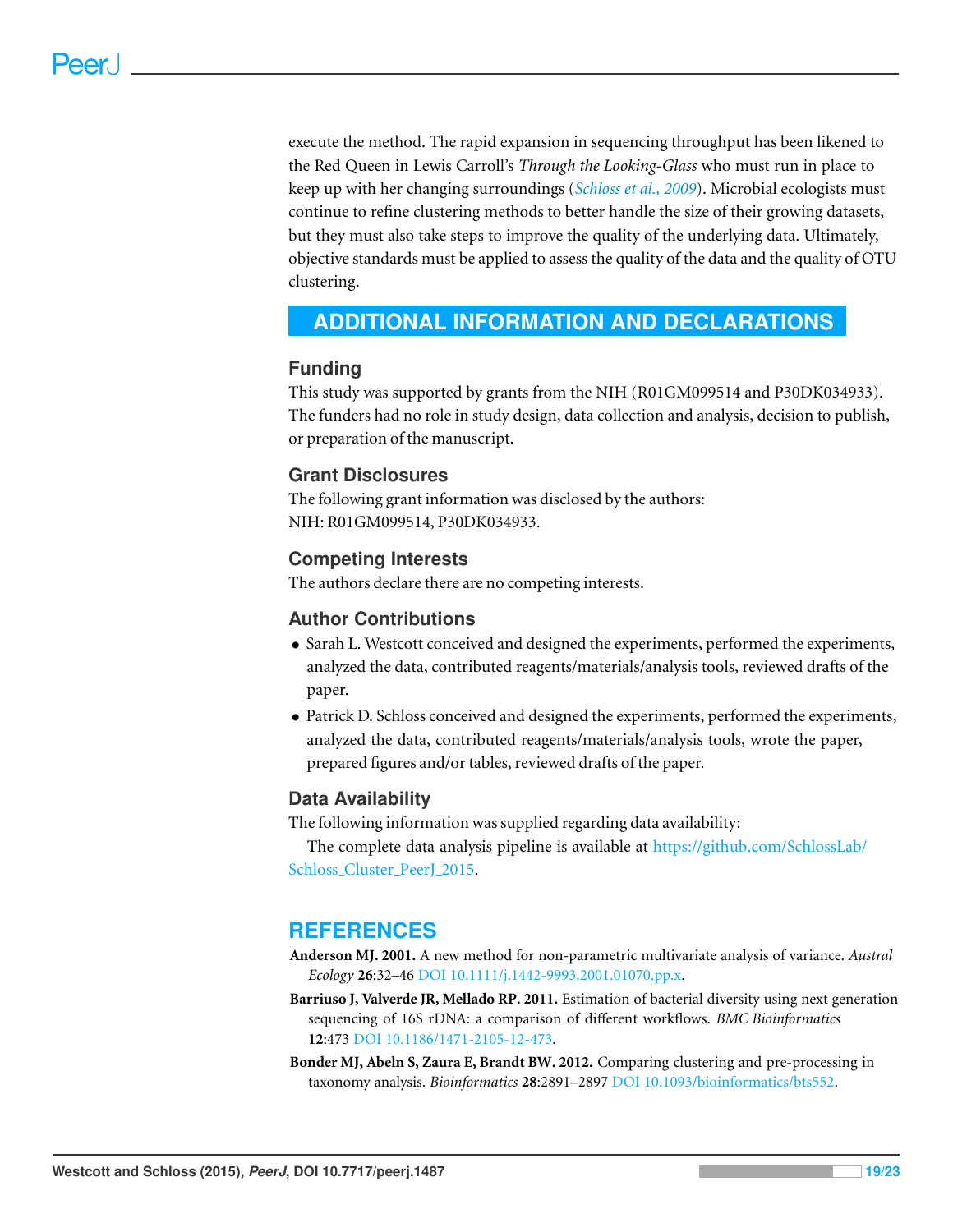- <span id="page-19-5"></span>**Cai Y, Sun Y. 2011.** ESPRIT-tree: hierarchical clustering analysis of millions of 16S rRNA pyrosequences in quasilinear computational time. *Nucleic Acids Research* **39**:e95–e95 DOI [10.1093/nar/gkr349.](http://dx.doi.org/10.1093/nar/gkr349)
- <span id="page-19-2"></span>**Caporaso JG, Kuczynski J, Stombaugh J, Bittinger K, Bushman FD, Costello EK, Fierer N, Pena AG, Goodrich JK, Gordon JI, Huttley GA, Kelley ST, Knights D, Koenig JE, Ley RE, ˜ Lozupone CA, McDonald D, Muegge BD, Pirrung M, Reeder J, Sevinsky JR, Turnbaugh PJ, Walters WA, Widmann J, Yatsunenko T, Zaneveld J, Knight R. 2010.** QIIME allows analysis of high-throughput community sequencing data. *Nature Methods* **7**:335–336 DOI [10.1038/nmeth.f.303.](http://dx.doi.org/10.1038/nmeth.f.303)
- <span id="page-19-8"></span>**Chen W, Zhang CK, Cheng Y, Zhang S, Zhao H. 2013.** A comparison of methods for clustering 16S rRNA sequences into OTUs. *PLoS ONE* **8**:e70837 DOI [10.1371/journal.pone.0070837.](http://dx.doi.org/10.1371/journal.pone.0070837)
- <span id="page-19-10"></span>**Eddelbuettel D. 2013.** *Seamless R and C++ integration with Rcpp*. New York: Springer.
- <span id="page-19-3"></span>**Edgar RC. 2010.** Search and clustering orders of magnitude faster than BLAST. *Bioinformatics* **26**:2460–2461 DOI [10.1093/bioinformatics/btq461.](http://dx.doi.org/10.1093/bioinformatics/btq461)
- <span id="page-19-4"></span>**Edgar RC. 2013.** UPARSE: Highly accurate OTU sequences from microbial amplicon reads. *Nature Methods* **10**:996–998 DOI [10.1038/nmeth.2604.](http://dx.doi.org/10.1038/nmeth.2604)
- <span id="page-19-9"></span>**Edgar RC, Haas BJ, Clemente JC, Quince C, Knight R. 2011.** UCHIME improves sensitivity and speed of chimera detection. *Bioinformatics* **27**:2194–2200 DOI [10.1093/bioinformatics/btr381.](http://dx.doi.org/10.1093/bioinformatics/btr381)
- <span id="page-19-1"></span>**Gilbert JA, Steele JA, Caporaso JG, Steinbruck L, Reeder J, Temperton B, Huse S, McHardy AC, ¨ Knight R, Joint I, Somerfield P, Fuhrman JA, Field D. 2011.** Defining seasonal marine microbial community dynamics. *The ISME Journal* **6**:298–308 DOI [10.1038/ismej.2011.107.](http://dx.doi.org/10.1038/ismej.2011.107)
- <span id="page-19-11"></span>**Hamady M, Lozupone C, Knight R. 2009.** Fast UniFrac: facilitating high-throughput phylogenetic analyses of microbial communities including analysis of pyrosequencing and PhyloChip data. *The ISME Journal* **4**:17–27 DOI [10.1038/ismej.2009.97.](http://dx.doi.org/10.1038/ismej.2009.97)
- <span id="page-19-6"></span>**He Y, Caporaso JG, Jiang X-T, Sheng H-F, Huse SM, Rideout JR, Edgar RC, Kopylova E, Walters WA, Knight R, Zhou H-W. 2015.** Stability of operational taxonomic units: an important but neglected property for analyzing microbial diversity. *Microbiome* **3**:20 DOI [10.1186/s40168-015-0081-x.](http://dx.doi.org/10.1186/s40168-015-0081-x)
- <span id="page-19-7"></span>**Huse SM, Welch DM, Morrison HG, Sogin ML. 2010.** Ironing out the wrinkles in the rare biosphere through improved OTU clustering. *Environmental Microbiology* **12**:1889–1898 DOI [10.1111/j.1462-2920.2010.02193.x.](http://dx.doi.org/10.1111/j.1462-2920.2010.02193.x)
- <span id="page-19-0"></span>**Huttenhower C, Gevers D, Knight R, Abubucker S, Badger JH, Chinwalla AT, Creasy HH, Earl AM, FitzGerald MG, Fulton RS, Giglio MG, Hallsworth-Pepin K, Lobos EA, Madupu R, Magrini V, Martin JC, Mitreva M, Muzny DM, Sodergren EJ, Versalovic J, Wollam AM, Worley KC, Wortman JR, Young SK, Zeng Q, Aagaard KM, Abolude OO, Allen-Vercoe E, Alm EJ, Alvarado L, Andersen GL, Anderson S, Appelbaum E, Arachchi HM, Armitage G, Arze CA, Ayvaz T, Baker CC, Begg L, Belachew T, Bhonagiri V, Bihan M, Blaser MJ, Bloom T, Bonazzi V, Brooks JP, Buck GA, Buhay CJ, Busam DA, Campbell JL, Canon SR, Cantarel BL, Chain PSG, Chen I-MA, Chen L, Chhibba S, Chu K, Ciulla DM, Clemente JC, Clifton SW, Conlan S, Crabtree J, Cutting MA, Davidovics NJ, Davis CC, DeSantis TZ, Deal C, Delehaunty KD, Dewhirst FE, Deych E, Ding Y, Dooling DJ, Dugan SP, Dunne WM, Durkin AS, Edgar RC, Erlich RL, Farmer CN, Farrell RM, Faust K, Feldgarden M, Felix VM, Fisher S, Fodor AA, Forney LJ, Foster L, Francesco VD, Friedman J, Friedrich DC, Fronick CC, Fulton LL, Gao H, Garcia N, Giannoukos G, Giblin C, Giovanni MY, Goldberg JM, Goll J, Gonzalez A, Griggs A, Gujja S, Haake SK, Haas BJ, Hamilton HA, Harris EL, Hepburn TA, Herter B, Hoffmann DE, Holder ME, Howarth C, Huang KH, Huse SM, Izard J, Jansson JK, Jiang H, Jordan C, Joshi V, Katancik JA, Keitel WA, Kelley ST,**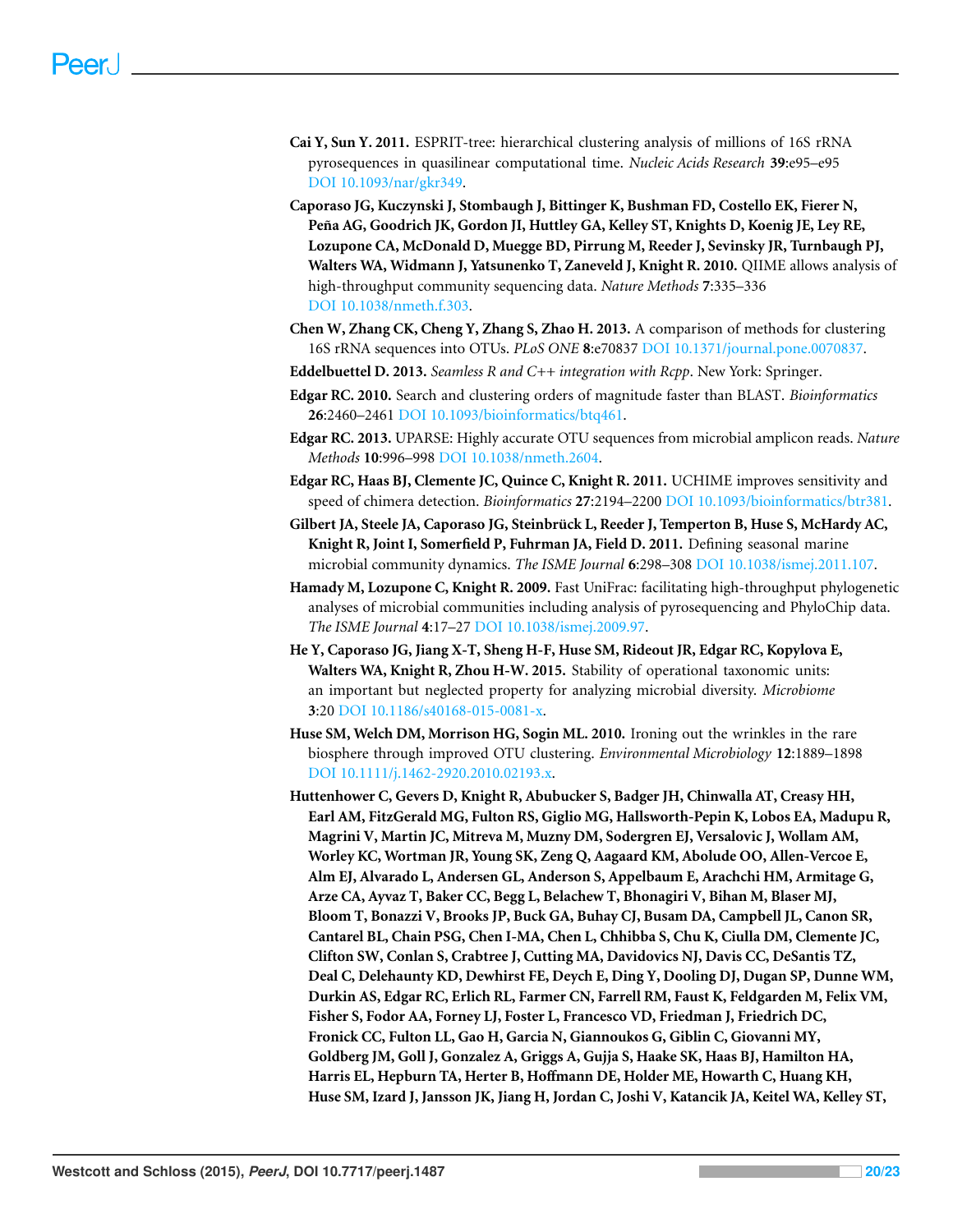**Kells C, King NB, Knights D, Kong HH, Koren O, Koren S, Kota KC, Kovar CL, Kyrpides NC, Rosa PSL, Lee SL, Lemon KP, Lennon N, Lewis CM, Lewis L, Ley RE, Li K, Liolios K, Liu B, Liu Y, Lo C-C, Lozupone CA, Lunsford RD, Madden T, Mahurkar AA, Mannon PJ, Mardis ER, Markowitz VM, Mavromatis K, McCorrison JM, McDonald D, McEwen J, McGuire AL, McInnes P, Mehta T, Mihindukulasuriya KA, Miller JR, Minx PJ, Newsham I, Nusbaum C, O'Laughlin M, Orvis J, Pagani I, Palaniappan K, Patel SM, Pearson M, Peterson J, Podar M, Pohl C, Pollard KS, Pop M, Priest ME, Proctor LM, Qin X, Raes J, Ravel J, Reid JG, Rho M, Rhodes R, Riehle KP, Rivera MC, Rodriguez-Mueller B, Rogers Y-H, Ross MC, Russ C, Sanka RK, Sankar P, Sathirapongsasuti JF, Schloss JA, Schloss PD, Schmidt TM, Scholz M, Schriml L, Schubert AM, Segata N, Segre JA, Shannon WD, Sharp RR, Sharpton TJ, Shenoy N et al**. **2012.** Structure, function and diversity of the healthy human microbiome. *Nature* **486**:207–214 DOI [10.1038/nature11234.](http://dx.doi.org/10.1038/nature11234)

- <span id="page-20-2"></span>**Kim M, Morrison M, Yu Z. 2011.** Evaluation of different partial 16S rRNA gene sequence regions for phylogenetic analysis of microbiomes. *Journal of Microbiological Methods* **84**:81–87 DOI [10.1016/j.mimet.2010.10.020.](http://dx.doi.org/10.1016/j.mimet.2010.10.020)
- <span id="page-20-5"></span>**Koeppel AF, Wu M. 2013.** Surprisingly extensive mixed phylogenetic and ecological signals among bacterial operational taxonomic units. *Nucleic Acids Research* **41**:5175–5188 DOI [10.1093/nar/gkt241.](http://dx.doi.org/10.1093/nar/gkt241)
- <span id="page-20-3"></span>**Kozich JJ, Westcott SL, Baxter NT, Highlander SK, Schloss PD. 2013.** Development of a dual-index sequencing strategy and curation pipeline for analyzing amplicon sequence data on the MiSeq Illumina sequencing platform. *Applied and Environmental Microbiology* **79**:5112–5120 DOI [10.1128/AEM.01043-13.](http://dx.doi.org/10.1128/AEM.01043-13)
- <span id="page-20-10"></span>**Langille MGI, Zaneveld J, Caporaso JG, McDonald D, Knights D, Reyes JA, Clemente JC, Burkepile DE, Thurber RLV, Knight R, Beiko RG, Huttenhower C. 2013.** Predictive functional profiling of microbial communities using 16S rRNA marker gene sequences. *Nature Biotechnology* **31**:814–821 DOI [10.1038/nbt.2676.](http://dx.doi.org/10.1038/nbt.2676)
- <span id="page-20-0"></span>**Mahé F, Rognes T, Quince C, De Vargas C, Dunthorn M. 2014.** Swarm: robust and fast clustering method for amplicon-based studies. *PeerJ* **2**:e593 DOI [10.7717/peerj.593.](http://dx.doi.org/10.7717/peerj.593)
- <span id="page-20-7"></span>**Matthews B. 1975.** Comparison of the predicted and observed secondary structure of t4 phage lysozyme. *Biochimica et Biophysica Acta (BBA)—Protein Structure* **405**:442–451 DOI [10.1016/0005-2795\(75\)90109-9.](http://dx.doi.org/10.1016/0005-2795(75)90109-9)
- <span id="page-20-4"></span>**May A, Abeln S, Crielaard W, Heringa J, Brandt BW. 2014.** Unraveling the outcome of 16S rDNA-based taxonomy analysis through mock data and simulations. *Bioinformatics* **30**:1530–1538 DOI [10.1093/bioinformatics/btu085.](http://dx.doi.org/10.1093/bioinformatics/btu085)
- <span id="page-20-1"></span>**Navas-Molina JA, Peralta-Sanchez JM, Gonz ´ alez A, McMurdie PJ, V ´ azquez-Baeza Y, Xu Z, ´ Ursell LK, Lauber C, Zhou H, Song SJ, Huntley J, Ackermann GL, Berg-Lyons D, Holmes S, Caporaso JG, Knight R. 2013.** Advancing our understanding of the human microbiome using QIIME. In: *Methods in enzymology*. Amsterdam: Elsevier BV, 371–444.
- <span id="page-20-9"></span>**Ooms J. 2014.** The jsonlite package: a practical and consistent mapping between JSON data and R objects. ArXiv preprint. [arXiv:403.2805.](http://arxiv.org/abs/403.2805)
- <span id="page-20-6"></span>**Preheim SP, Perrotta AR, Martin-Platero AM, Gupta A, Alm EJ. 2013.** Distribution-based clustering: using ecology to refine the operational taxonomic unit. *Applied and Environmental Microbiology* **79**:6593–6603 DOI [10.1128/AEM.00342-13.](http://dx.doi.org/10.1128/AEM.00342-13)
- <span id="page-20-8"></span>**Pruesse E, Quast C, Knittel K, Fuchs BM, Ludwig W, Peplies J, Glockner FO. 2007.** SILVA: a comprehensive online resource for quality checked and aligned ribosomal RNA sequence data compatible with ARB. *Nucleic Acids Research* **35**:7188–7196 DOI [10.1093/nar/gkm864.](http://dx.doi.org/10.1093/nar/gkm864)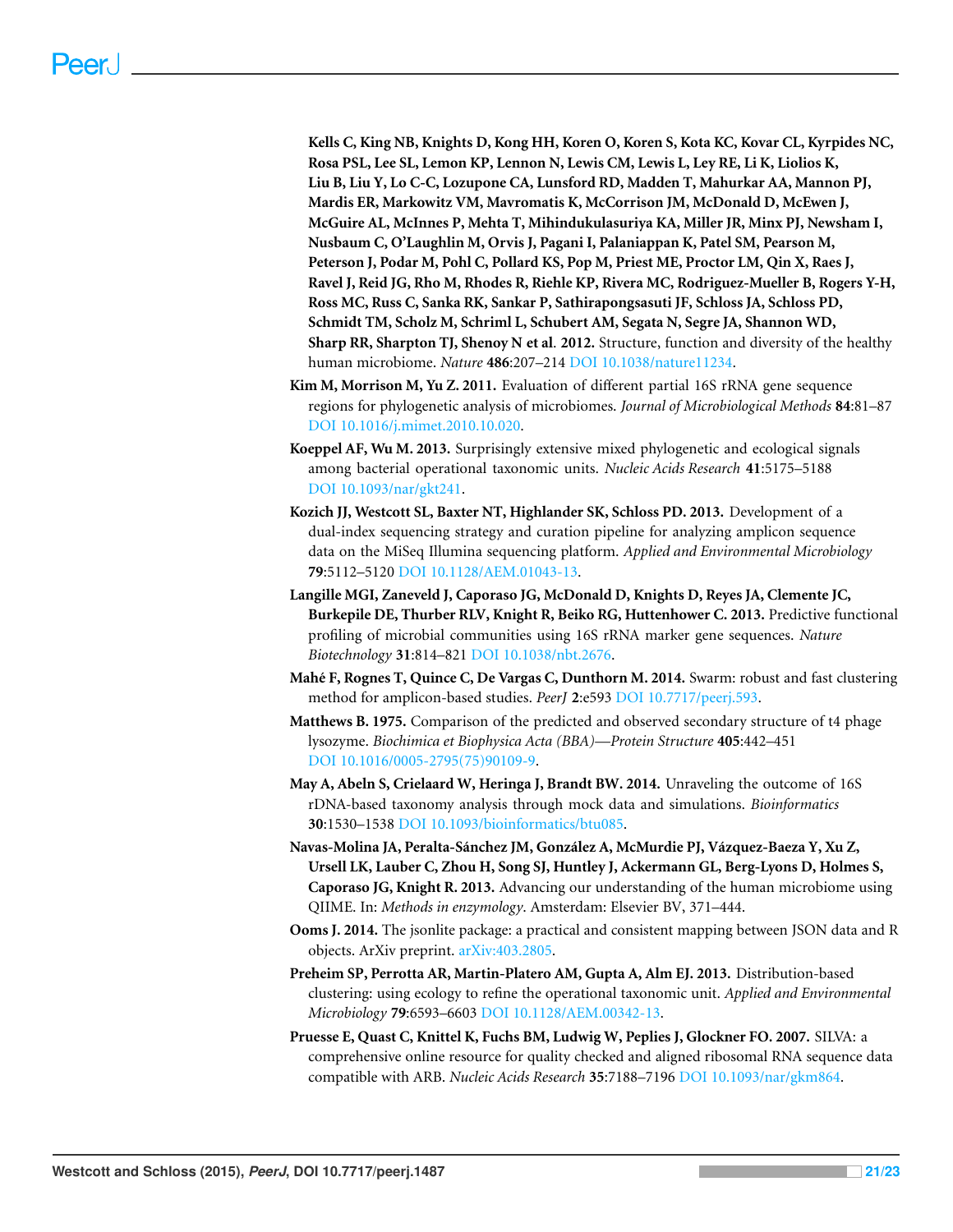- <span id="page-21-11"></span>**R Core Team. 2015.** *R: a language and environment for statistical computing*. Vienna: R Foundation for Statistical Computing. *Available at <https://www.R-project.org/>*.
- <span id="page-21-5"></span>**Rideout JR, He Y, Navas-Molina JA, Walters WA, Ursell LK, Gibbons SM, Chase J, McDonald D, Gonzalez A, Robbins-Pianka A, Clemente JC, Gilbert JA, Huse SM, Zhou H-W, Knight R, Caporaso JG. 2014.** Subsampled open-reference clustering creates consistent, comprehensive OTU definitions and scales to billions of sequences. *PeerJ* **2**:e545 DOI [10.7717/peerj.545.](http://dx.doi.org/10.7717/peerj.545)
- <span id="page-21-12"></span>**Roesch LFW, Fulthorpe RR, Riva A, Casella G, Hadwin AKM, Kent AD, Daroub SH, Camargo FAO, Farmerie WG, Triplett EW. 2007.** Pyrosequencing enumerates and contrasts soil microbial diversity. *The ISME Journal* **1**:283–290 DOI [10.1038/ismej.2007.53.](http://dx.doi.org/10.1038/ismej.2007.53)
- <span id="page-21-10"></span>**Rognes T, Mahe F, Flouri T, McDonald D. 2015. ´** *Vsearch: VSEARCH 1.4.0* DOI [10.5281/zenodo.31443.](http://dx.doi.org/10.5281/zenodo.31443)
- <span id="page-21-4"></span>**Schloss PD. 2010.** The effects of alignment quality, distance calculation method, sequence filtering, and region on the analysis of 16S rRNA gene-based studies. *PLoS Computational Biology* **6**:e1000844 DOI [10.1371/journal.pcbi.1000844.](http://dx.doi.org/10.1371/journal.pcbi.1000844)
- <span id="page-21-9"></span>**Schloss PD. 2012.** Secondary structure improves OTU assignments of 16S rRNA gene sequences. *The ISME Journal* **7**:457–460 DOI [10.1038/ismej.2012.102.](http://dx.doi.org/10.1038/ismej.2012.102)
- <span id="page-21-6"></span>**Schloss PD, Gevers D, Westcott SL. 2011.** Reducing the effects of PCR amplification and sequencing artifacts on 16S rRNA-based studies. *PLoS ONE* **6**:e27310 DOI [10.1371/journal.pone.0027310.](http://dx.doi.org/10.1371/journal.pone.0027310)
- <span id="page-21-0"></span>**Schloss PD, Westcott SL. 2011.** Assessing and improving methods used in operational taxonomic unit-based approaches for 16S rRNA gene sequence analysis. *Applied and Environmental Microbiology* **77**:3219–3226 DOI [10.1128/AEM.02810-10.](http://dx.doi.org/10.1128/AEM.02810-10)
- <span id="page-21-13"></span>**Schloss PD, Schubert AM, Zackular JP, Iverson KD, Young VB, Petrosino JF. 2012.** Stabilization of the murine gut microbiome following weaning. *Gut Microbes* **3**:383–393 DOI [10.4161/gmic.21008.](http://dx.doi.org/10.4161/gmic.21008)
- <span id="page-21-2"></span>**Schloss PD, Westcott SL, Ryabin T, Hall JR, Hartmann M, Hollister EB, Lesniewski RA, Oakley BB, Parks DH, Robinson CJ, Sahl JW, Stres B, Thallinger GG, Horn DJV, Weber CF. 2009.** Introducing mothur: open-source, platform-independent, community-supported software for describing and comparing microbial communities. *Applied and Environmental Microbiology* **75**:7537–7541 DOI [10.1128/AEM.01541-09.](http://dx.doi.org/10.1128/AEM.01541-09)
- <span id="page-21-8"></span>**Schmidt TSB, Rodrigues JFM, Von Mering C. 2014a.** Ecological consistency of SSU rRNA-based operational taxonomic units at a global scale. *PLoS Computational Biology* **10**:e1003594 DOI [10.1371/journal.pcbi.1003594.](http://dx.doi.org/10.1371/journal.pcbi.1003594)
- <span id="page-21-7"></span>**Schmidt TSB, Rodrigues JFM, Von Mering C. 2014b.** Limits to robustness and reproducibility in the demarcation of operational taxonomic units. *Environmental Microbiology* **17**:1689–1706 DOI [10.1111/1462-2920.12610.](http://dx.doi.org/10.1111/1462-2920.12610)
- <span id="page-21-14"></span>**Schubert AM, Sinani H, Schloss PD. 2015.** Antibiotic-induced alterations of the murine gut microbiota and subsequent effects on colonization resistance against *Clostridium difficile*. *mBio* **6**:e00974–15 DOI [10.1128/mbio.00974-15.](http://dx.doi.org/10.1128/mbio.00974-15)
- <span id="page-21-1"></span>**Shade A, Klimowicz AK, Spear RN, Linske M, Donato JJ, Hogan CS, McManus PS, Handelsman J. 2013.** Streptomycin application has no detectable effect on bacterial community structure in apple orchard soil. *Applied and Environmental Microbiology* **79**:6617–6625 DOI [10.1128/AEM.02017-13.](http://dx.doi.org/10.1128/AEM.02017-13)
- <span id="page-21-3"></span>**Sun Y, Cai Y, Liu L, Yu F, Farrell ML, McKendree W, Farmerie W. 2009.** ESPRIT: estimating species richness using large collections of 16S rRNA pyrosequences. *Nucleic Acids Research* **37**:e76–e76 DOI [10.1093/nar/gkp285.](http://dx.doi.org/10.1093/nar/gkp285)